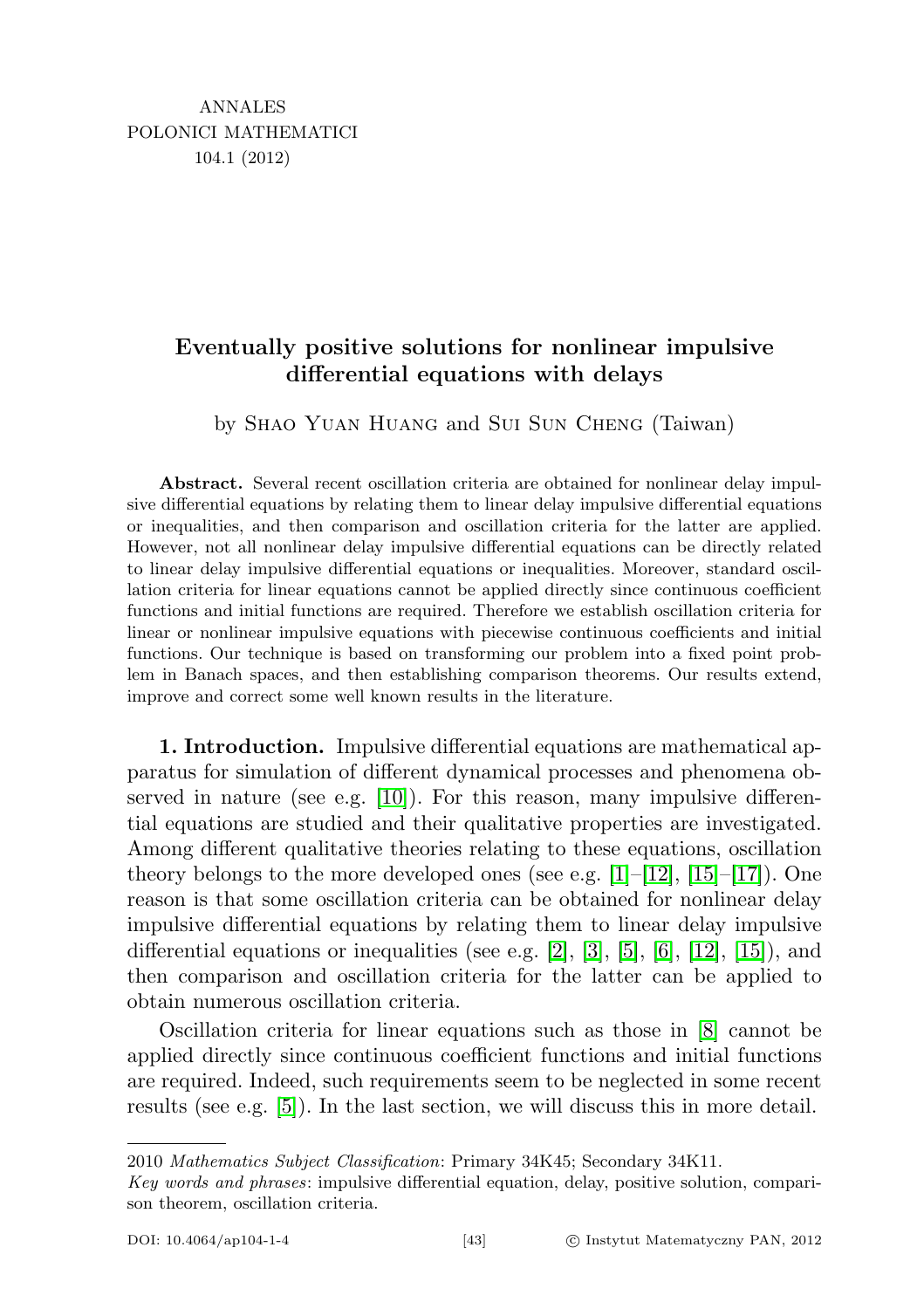For the above reasons, it is important to establish oscillation criteria for linear or nonlinear impulsive equations with piecewise continuous coefficients and initial functions. We will see that after such criteria are established, existence of eventually positive solutions of several impulsive equations can be established with ease and a number of well known results in the literature can be generalized (such as Lemmas 1, 2 and 4 in [\[5\]](#page-27-6), the main Theorem in [\[17\]](#page-27-3), Theorem 1 in [\[4\]](#page-27-9), Theorem 1 in [\[11\]](#page-27-10), etc.).

To this end, we first recall some usual notation.  $\mathbb R$  and  $\mathbb N$  denote the sets of real numbers and positive integers respectively.  $\mathbb{R}^+$  and  $\mathbb{R}^-$  denote the intervals  $(0, +\infty)$  and  $(-\infty, 0)$  respectively. We set  $\mathbb{N}_n = \{1, \ldots, n\}.$ Assuming  $I_1$  and  $I_2$  are any two intervals in  $\mathbb{R}$ , we define  $PC(I_1, I_2)$  to be the set of all functions  $\varphi: I_1 \to I_2$  which are piecewise left continuous in  $I_1$ with discontinuities of the first kind, and we define

$$
\|\varphi\|_{I'} = \sup\{|\varphi(x)| : x \in I'\}
$$

where  $\varphi \in PC(I_1, I_2)$  and I' is a closed subinterval of  $I_1$ .

We let

$$
\varUpsilon = \{t_1, t_2, \ldots\}
$$

be a set of real numbers with  $0 = t_0 < t_1 < t_2 < \cdots$  and  $\lim_{k \to \infty} t_k = \infty$ . Also,  $D^{-}y(t)$  will denote the left derivative of the function y at t.

We investigate the following nonlinear delay differential systems with impulsive effects:

(1.1) 
$$
D^{-}x(t) + \sum_{i=1}^{n} q_i(t) f_i(x(g_i(t))) = 0, \quad t \in [0, \infty) \setminus \Upsilon,
$$

(1.2) 
$$
x(t_k^+) - x(t_k) = I_k(x(t_k)), \quad k \in \mathbb{N},
$$

and

(1.3) 
$$
D^{-}x(t) + \sum_{i=1}^{n} p_i(t) F_i(x(g_i(t))) \leq 0, \quad t \in [0, \infty) \setminus \Upsilon,
$$

(1.4) 
$$
x(t_k^+) - x(t_k) = J_k(x(t_k)), \quad k \in \mathbb{N},
$$

under the following conditions:

- (A1) for each  $i \in \mathbb{N}_n$ ,  $f_i$  and  $F_i$  are continuous functions on  $\mathbb{R}$ ;
- (A2) for each  $i \in \mathbb{N}_n$ ,  $g_i$  is continuous on  $[0,\infty)$  with  $g_i(t) \leq t$  for  $t \in [0, \infty)$  and  $\lim_{t \to \infty} g_i(t) = \infty;$
- (A3)  $0 = t_0 < t_1 < t_2 < \cdots$  are fixed numbers with  $\lim_{k \to \infty} t_k = \infty$ ;
- (A4) for each  $k \in \mathbb{N}$ ,  $I_k$  and  $J_k$  are continuous functions on  $\mathbb{R}$  such that  $I_k(0) = J_k(0) = 0, \, \mu^2 + \mu J_k(\mu) > 0$  and  $\mu^2 + \mu I_k(\mu) > 0$  for  $\mu \neq 0$ ;
- (A5) for each  $i \in \mathbb{N}_n$ ,  $q_i, p_i \in PC([0, \infty), \mathbb{R})$ .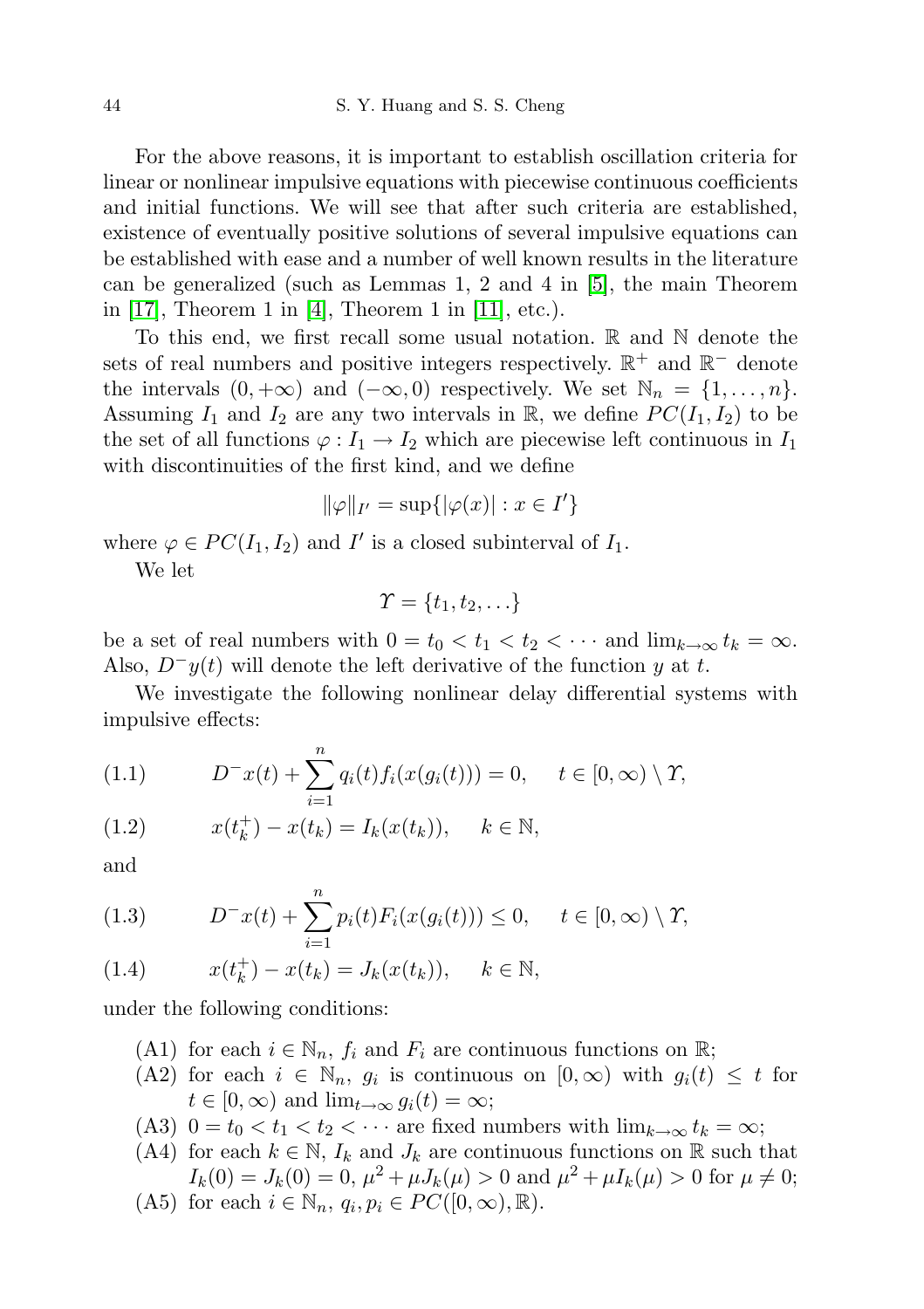For convenience, we assume throughout this paper that  $d \in \mathbb{R} \cup \{\infty\}$ , and for any  $\sigma \geq t_0 = 0$ , we set

(1.5) 
$$
r_{\sigma} = \min_{1 \leq i \leq n} \inf_{t \geq \sigma} g_i(t).
$$

DEFINITION 1.1. For any  $d > \sigma \geq t_0$  and  $\phi \in PC([r_{\sigma}, \sigma], \mathbb{R})$ , a function  $x \in PC([r_{\sigma}, d), \mathbb{R})$  is said to be a *solution* of system  $(1.1)$ – $(1.2)$  on  $[\sigma, d)$ satisfying the initial condition

<span id="page-2-0"></span>
$$
x(t) = \phi(t), \quad t \in [r_{\sigma}, \sigma],
$$

if the following conditions are satisfied:

- (i) x is absolutely continuous on each interval  $(t_k, t_{k+1}] \cap [\sigma, d)$  where  $k \in \mathbb{N} \cup \{0\};$
- (ii)  $D^{-}x \in PC((\sigma, d), \mathbb{R})$  and x satisfies [\(1.1\)](#page-0-0) in  $(\sigma, d)$ ;
- (iii) for any  $t_k \in (\sigma, d)$ , [\(1.2\)](#page-0-0) is satisfied.

We note that if x is a solution of system  $(1.1)$ – $(1.2)$ , then the absolute continuity of x implies that x is differentiable almost everywhere on  $(t_k, t_{k+1}] \cap [\sigma, d]$  for each  $k \in \mathbb{N} \cup \{0\}$ . Furthermore, if there is an open interval  $I \subset (t_k, t_{k+1}] \cap [\sigma, d)$  for some  $k \in \mathbb{N} \cup \{0\}$  such that  $D^{-}x$  is continuous on I, then x is differentiable on I. Hence, in such an interval,  $D^-\mathbf{x}$  in [\(1.1\)](#page-0-0) can be replaced by  $x'$ .

We note that the definition of solutions of  $(1.3)$ – $(1.4)$  is similar to Definition 1.1 and hence will not be repeated.

DEFINITION 1.2. We say that a function  $y = y(t)$  defined for all sufficiently large t is eventually positive (or negative) if there exists a number  $T$ such that  $y(t) > 0$  (respectively  $y(t) < 0$ ) for every  $t \geq T$ .

Given an arbitrary function  $\varphi$  defined on R, we will need to impose some or all of the following conditions:

- (B1)  $\mu\varphi(\mu) > 0$  for  $\mu \neq 0$ ;
- (B2)  $\varphi$  is differentiable on  $\mathbb{R}\setminus\{0\};$
- (B3)  $\varphi(\mu_1)/\mu_1 \geq \varphi(\mu_2)/\mu_2$  if  $\mu_1 \mu_2 > 0$  and  $|\mu_1| \leq |\mu_2|$ ;
- (B4) there exist  $0 < \theta_1, \theta_2 \leq \infty$  such that  $|\varphi'(\mu)\mu| \leq M |\varphi(\mu)|$  on  $(-\theta_1, \theta_2) \setminus \{0\}$  for some  $M > 0$ , and  $\varphi$  is continuously differentiable on  $\mathbb{R} \setminus (-\theta_1, \theta_2)$ .

REMARK. There are many functions that satisfy  $(B1)$ ,  $(B2)$ ,  $(B3)$ or (B4). For instance, the functions  $f(\mu) = \mu$ ,  $f(\mu) = \text{sgn}(\mu)\sqrt{|\mu|}$ , and

$$
f(\mu) = \begin{cases} \frac{2\sqrt{\mu}}{\mu+2} & \text{if } \mu \ge 0, \\ -\log(1-\mu) & \text{if } \mu < 0, \end{cases}
$$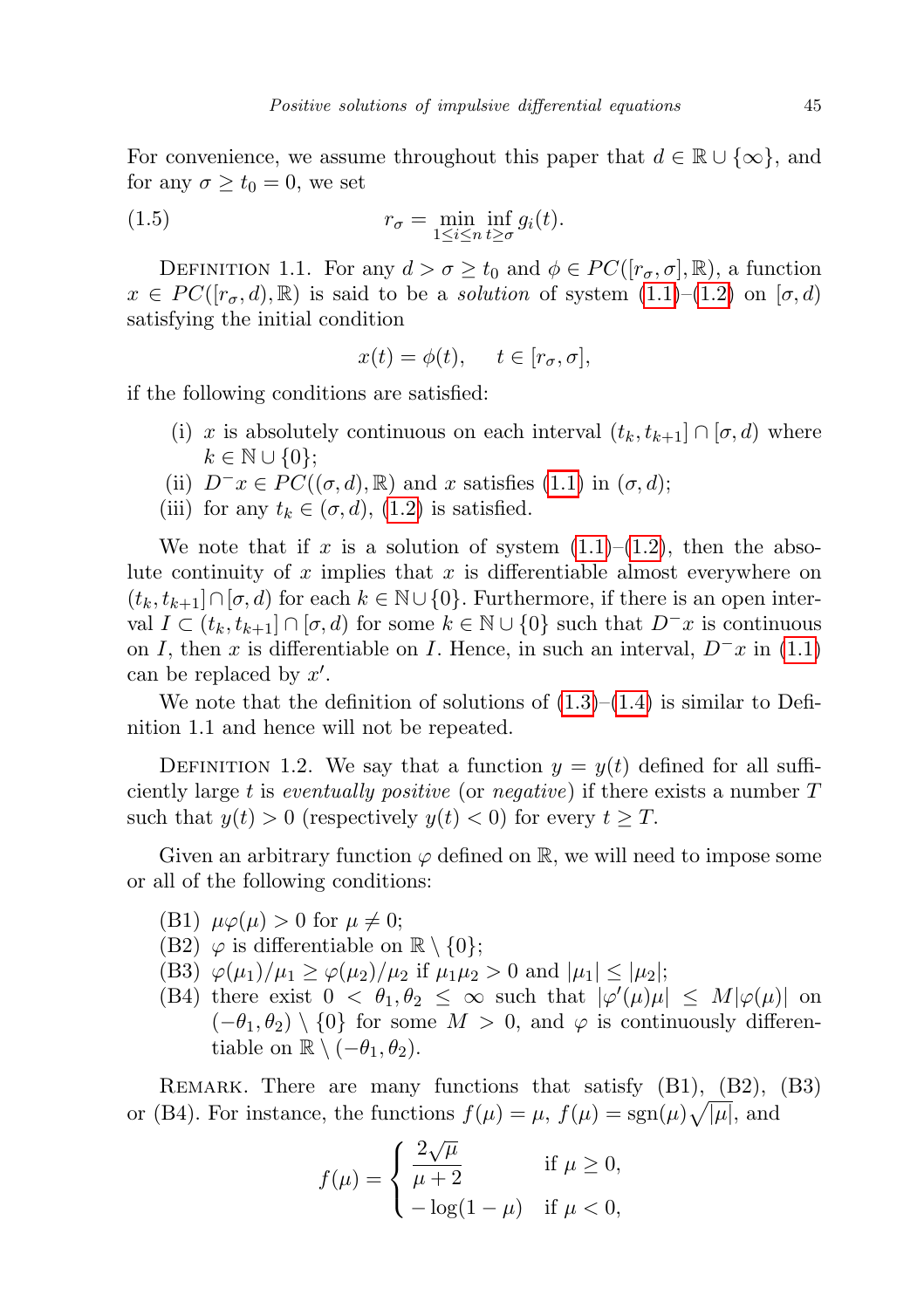satisfy  $(B1)$ – $(B4)$ . The function

$$
f(\mu) = \begin{cases} \frac{1}{2\pi} \sqrt{\mu(\pi - \mu)} & \text{if } 0 \le \mu < \pi/2, \\ 1.5 - \sin(\mu) & \text{if } \mu \ge \pi/2, \\ \frac{\mu}{\mu^2 + 1} & \text{if } \mu < 0, \end{cases}
$$

satisfies (B1), (B2) and (B4). Note that a function defined on  $\mathbb R$  which is concave on  $\mathbb{R}^+$  and convex on  $\mathbb{R}^-$  satisfies (B3), and a continuously differentiable function defined on R satisfies (B4).

Let  ${b_k}_{k\in\mathbb{N}}$  be a real sequence with  $b_k > -1$  for  $k \in \mathbb{N}$ . For  $t \geq s \geq 0$ , we define a function

(1.6) 
$$
B(s,t) = \begin{cases} \prod_{s \le t_k < t} (1+b_k) & \text{if } [s,t) \cap \Upsilon \neq \emptyset, \\ 1 & \text{if } [s,t) \cap \Upsilon = \emptyset. \end{cases}
$$

Let  $\sigma \geq 0$ . We set

<span id="page-3-3"></span> $h_i(t) = \min\{\sigma, g_i(t)\}\$ and  $H_i(t) = \max\{\sigma, g_i(t)\}.$ 

It is obvious that  $h_i(t) \leq \sigma \leq H_i(t)$ , and  $B(\sigma, t)$  is a positive step function on  $[\sigma, \infty)$ . Let  $\phi \in PC([r_{\sigma}, \sigma], \mathbb{R})$  with  $\phi(\sigma) \neq 0$ ,  $f_i$  continuous on R and  $q_i \in PC([0,\infty), \mathbb{R})$ . For  $\delta \in PC([\sigma, d), \mathbb{R})$ , we define an operator

<span id="page-3-0"></span>(1.7) 
$$
T_{\phi}(\delta)(t) = -\sum_{i=1}^{n} q_i(t) \frac{\Phi(\sigma, \phi, f_i, \delta)(t)}{B(\sigma, t)\phi(\sigma)} e^{-\int_{\sigma}^{t} \delta(s) ds}, \quad \sigma \leq t < d,
$$

where

<span id="page-3-4"></span>(1.8) 
$$
\Phi(\sigma,\phi,f_i,\delta)(t) = f_i\big(B(\sigma,H_i(t))\phi(h_i(t))e^{\int_{\sigma}^{H_i(t)}\delta(s)\,ds}\big).
$$

Then  $T_{\phi}(\delta) \in PC([\sigma, d), \mathbb{R})$  for any  $\delta \in PC([\sigma, d), \mathbb{R})$ .

2. Main theorems. We begin by establishing equivalent and/or sufficient conditions for the existence of positive (or negative) solutions of  $(1.1)$ – $(1.2)$ .

<span id="page-3-2"></span>THEOREM 2.1. Let  $d > \sigma \geq 0$ ,  $\phi \in PC(\lceil r_{\sigma}, \sigma \rceil, \mathbb{R})$  with  $\phi(\sigma) \neq 0$ , and  $T_{\phi}$ be defined by  $(1.7)$  $(1.7)$ . Assume that  $(A1)$ – $(A5)$  hold and  $f_i$  satisfy  $(B1)$ ,  $(B2)$ and (B4) for  $i \in \mathbb{N}_n$ . The following statements are equivalent:

- (a) There exists  $\alpha \in PC([\sigma, d), \mathbb{R})$  such that  $T_{\phi}(\alpha)(t) = \alpha(t)$  on  $(\sigma, d)$ .
- <span id="page-3-1"></span>(b) There exist  $\beta, \gamma \in PC([\sigma, d), \mathbb{R})$  such that  $\beta(t) \leq \gamma(t)$  on  $[\sigma, d)$ , and for  $\delta \in PC([\sigma, d), \mathbb{R})$  with  $\beta(t) \leq \delta(t) \leq \gamma(t)$  on  $(\sigma, d)$ , we have

(2.1) 
$$
\beta(t) \leq T_{\phi}(\delta)(t) \leq \gamma(t) \quad on \ (\sigma, d).
$$

*Proof.* Assume (a) holds. We may take  $\beta(t) \equiv \gamma(t) \equiv \alpha(t)$  on  $[\sigma, d)$ . It is obvious that (b) holds because  $T_{\phi}(\alpha)(t) = \alpha(t)$  on  $(\sigma, d)$ .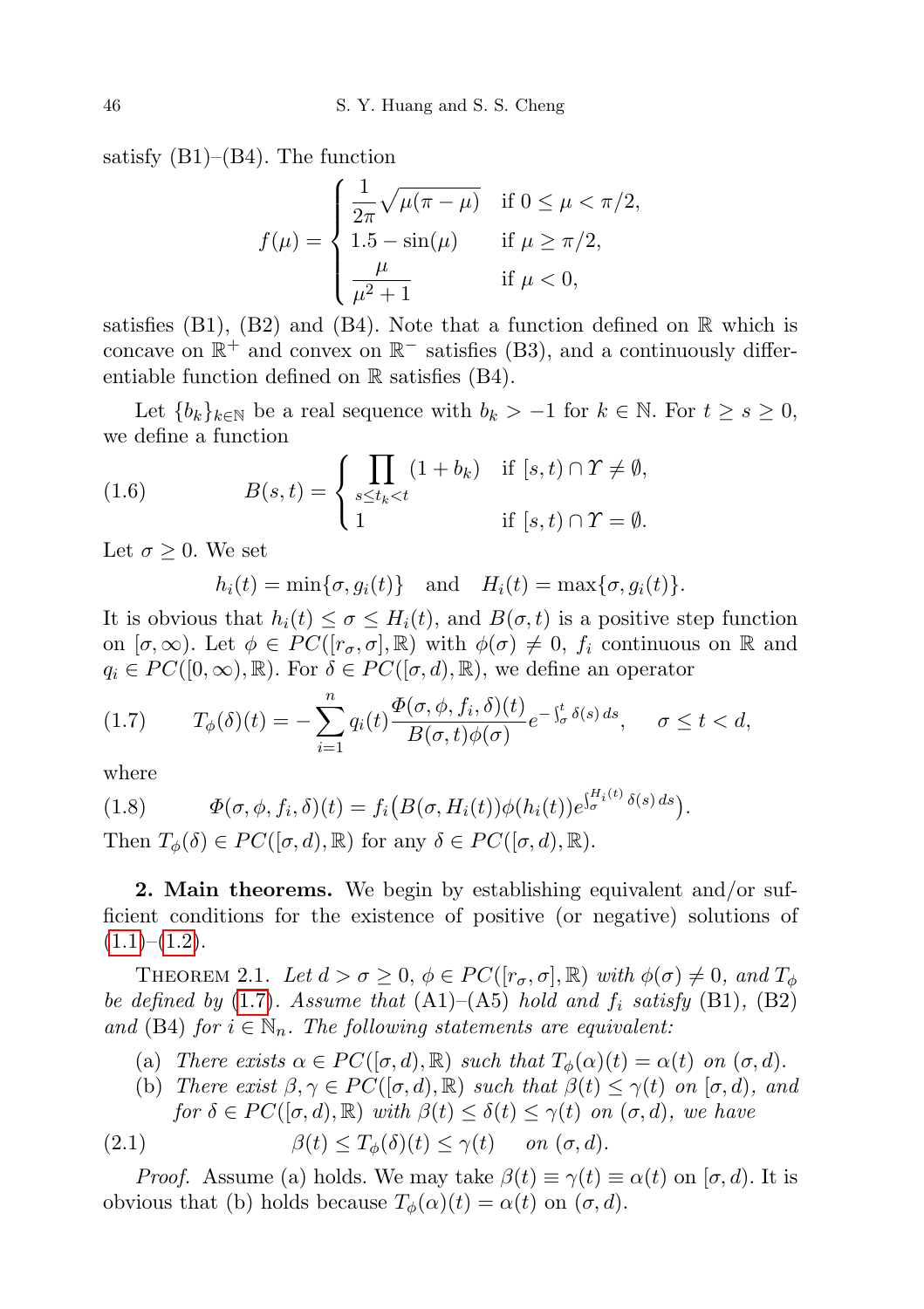Next, assume that (b) holds. Take  $\delta_0 \in PC([\sigma, d), \mathbb{R})$  and  $\beta(t) \leq \delta_0(t)$  $\leq \gamma(t)$  on  $(\sigma, d)$ . Set

$$
\delta_k(t) = \begin{cases} T_{\phi}(\delta_{k-1})(t) & \text{if } \sigma < t < d, \\ T_{\phi}(\delta_{k-1})(\sigma^+) & \text{if } t = \sigma, \end{cases} \quad k \in \mathbb{N}.
$$

We note that by induction, for any  $k \in \mathbb{N}$ ,

$$
\delta_k(\sigma) = -\sum_{i=1}^n q_i(\sigma^+) \frac{f_i(B(\sigma, \sigma^+) \phi(h_i(\sigma^+)))}{B(\sigma, \sigma^+) \phi(\sigma)}
$$
 exists.

So  $\delta_k$  is well-defined for all  $k \in \mathbb{N}$ . In view of the definition of  $\delta_k$  and [\(2.1\)](#page-3-1), by induction, we see that  $\delta_k \in PC([\sigma, d), \mathbb{R})$  and  $\beta(t) \leq \delta_k(t) \leq \gamma(t)$  for  $\sigma < t < d$  and all  $k \in \mathbb{N}$ . We will prove that the sequence  $\{\delta_k\}$  converges uniformly on any compact subinterval  $[\sigma, A]$  of  $[\sigma, d)$ . Let

$$
M' = \max\{\|\beta\|_{[\sigma,A]}, \|\gamma\|_{[\sigma,A]}\}.
$$

We note that for any  $k \in \mathbb{N}$ ,

<span id="page-4-0"></span>
$$
\beta(\sigma^+) \leq \delta_k(\sigma) = T_{\phi}(\delta_{k-1})(\sigma^+) \leq \gamma(\sigma^+).
$$

Thus

(2.2) 
$$
\|\delta_k\|_{[\sigma,A]} \leq M' \quad \text{for } k \in \mathbb{N}.
$$

By  $(2.2)$ , we see that there exists  $M_1 > 0$  such that

$$
B(\sigma, H_i(t))\phi(h_i(t))e^{\int_{\sigma}^{H_i(t)} \delta_k(s) ds} \le M_1, \quad \sigma \le t \le A,
$$

for all  $k \in \mathbb{N}$  and  $i \in \mathbb{N}_n$ . We note that  $B(\sigma, t)$  has a positive lower bound in [ $\alpha$ , A]. We apply the Mean-Value Theorem to the function  $e^{\mu}$  and the bi-variate functions  $f_i(\mu)/\nu$ ,  $i \in \mathbb{N}_n$ . Then there exists  $M > 0$  such that for each  $k \in \mathbb{N}$ ,

$$
|\delta_{k+1}(t) - \delta_k(t)| = |T_{\phi}(\delta_k)(t) - T_{\phi}(\delta_{k-1})(t)|
$$
  

$$
\leq \widetilde{M} \int_{\sigma}^{t} |\delta_k(s) - \delta_{k-1}(s)| ds, \quad \sigma \leq t \leq A.
$$

Therefore the sequence  $\{\delta_k\}_{k\in\mathbb{N}}$  where

<span id="page-4-1"></span>
$$
\delta_k(t) = \delta_0(t) + \sum_{j=0}^{k-1} [\delta_{j+1}(t) - \delta_j(t)], \quad \sigma \le t \le A,
$$

also converges uniformly. Let

(2.3) 
$$
\overline{\delta}(t) = \lim_{k \to \infty} \delta_k(t), \quad \sigma \le t \le A.
$$

Then  $\beta(t) \leq \overline{\delta}(t) \leq \gamma(t)$  on  $(\sigma, A]$ . By the definition of  $T_{\phi}$ , the points of discontinuity of  $\delta_k$  for each  $k \in \mathbb{N}$  only depend on the points of discontinuity of the two functions  $B(\sigma, t)$  and  $\phi(t)$ . So the points of discontinuity of  $\overline{\delta}$  are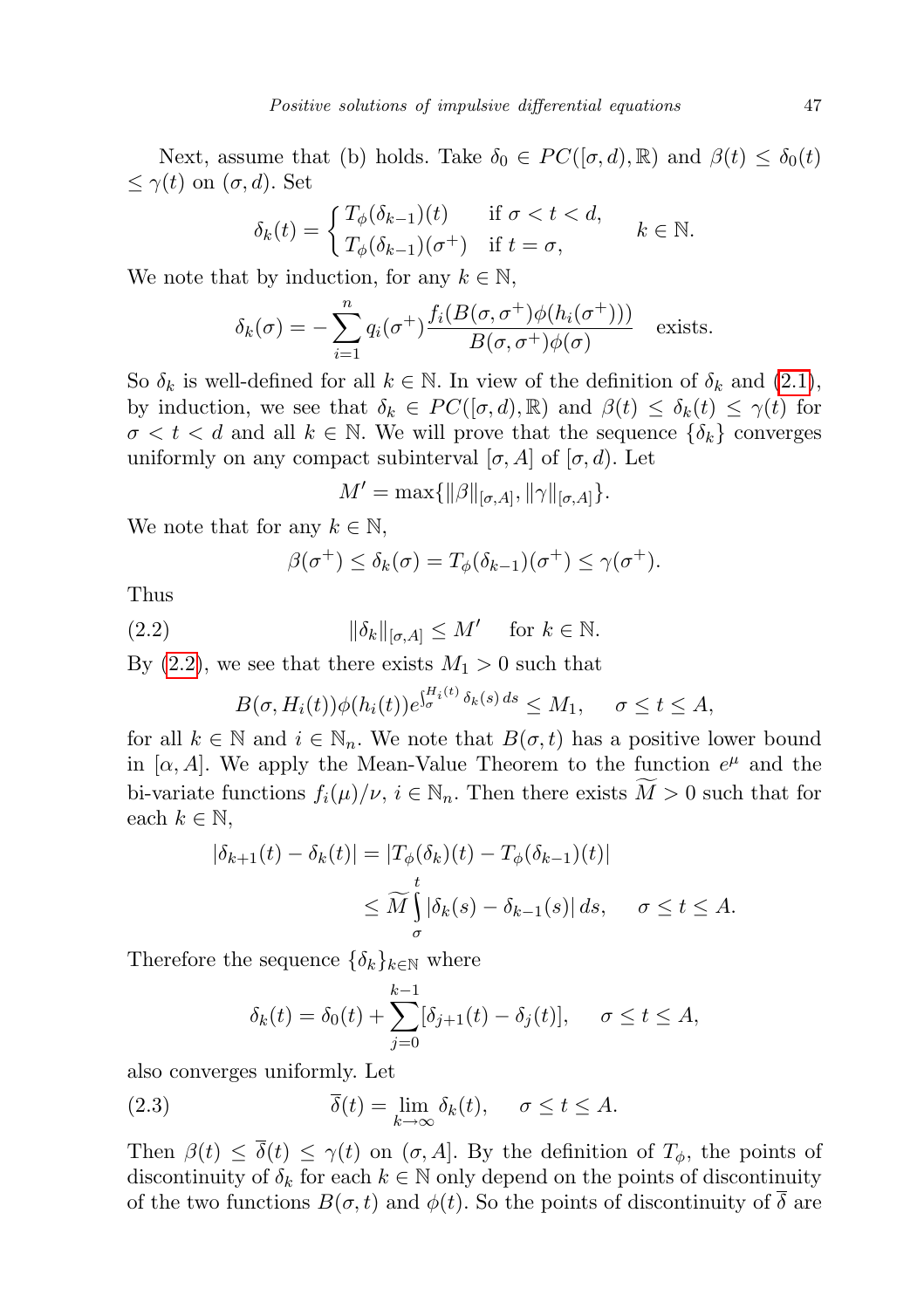the same as those of  $\delta_k$  for each  $k \in \mathbb{N}$ . It is clear that  $\overline{\delta} \in PC([\sigma, A], \mathbb{R})$ . By uniform convergence,

$$
\overline{\delta}(t) = \lim_{k \to \infty} \delta_{k+1}(t) = \lim_{k \to \infty} T_{\phi}(\delta_k)(t) = T_{\phi}(\overline{\delta})(t), \quad \sigma < t \le A.
$$

Since A is an arbitrary point in  $[\sigma, d)$ , it follows that  $\alpha(t)$  defined by [\(2.3\)](#page-4-1) satisfies  $\alpha(t) = T_{\phi}(\alpha)(t)$  on  $(\sigma, d)$ . Thus (a) holds.

In the next result, we alter the conditions that must be satisfied by  $f_i$ .

<span id="page-5-2"></span>THEOREM 2.2. Let  $d > \sigma \geq 0$ ,  $\phi \in PC([r_{\sigma}, \sigma], \mathbb{R})$  with  $\phi(\sigma) \neq 0$ , and  $T_{\phi}$ be defined by [\(1](#page-3-0).7). Assume that  $(A1)$ – $(A5)$  hold, that  $\phi$  has constant sign on  $[r_{\sigma}, \sigma]$ ,  $q_i(t) \geq 0$  for  $t \geq 0$ , and that  $f_i$  satisfies (B1) and (B3) for each  $i \in \mathbb{N}_n$ . Then statements (a) and (b) of Theorem [2](#page-3-2).1 are equivalent.

Proof. Assume (a) holds. Similar to the proof of Theorem [2.1,](#page-3-2) we may take  $\beta(t) \equiv \gamma(t) \equiv \alpha(t)$  on  $[\sigma, d)$ . It is then obvious that (b) holds. Conversely, assume (b) holds. Let  $\sigma < A < d$  and

$$
\Omega_A = \{ \delta \in PC([\sigma, A], \mathbb{R}) : \beta(t) \le \delta(t) \le \gamma(t) \text{ on } (\sigma, A] \}.
$$

We shall use the Knaster–Tarski fixed point theorem to prove that  $T_{\phi}$  has a fixed point in  $\Omega_A$  for any  $\sigma < A < d$ . Clearly,  $\Omega_A$  endowed with the supremum norm and the usual linear structure is a Banach space. If  $\delta_1$  and  $\delta_2$ belong to  $\Omega_A$ , let us say that  $\delta_1 \leq \delta_2$  if and only if  $\delta_1(t) \leq \delta_2(t)$  on  $(\sigma, A]$ . Clearly, with this ordering,  $\Omega_A$  is a partially ordered set. Furthermore,  $\beta \in$  $\Omega_A$  is the infimum of  $\Omega_A$ , and every nonempty subset of  $\Omega_A$  has a supremum that belongs to  $\Omega_A$ . By [\(2.1\)](#page-3-1), we see that  $\beta(t) \leq T_{\phi}(\delta)(t) \leq \gamma(t)$  on  $(\sigma, A]$ , and  $T_{\phi}(\delta) \in PC([\sigma, A], \mathbb{R})$  for any  $\delta \in \Omega_A$ . Thus  $T_{\phi}(\Omega_A) \subseteq \Omega_A$ . Given  $\delta_1, \delta_2 \in \Omega_A$  with  $\delta_1 \leq \delta_2$ , we have

(2.4) 
$$
e^{-\int_{H_i(t)}^t \delta_1(s) ds} \ge e^{-\int_{H_i(t)}^t \delta_2(s) ds} \quad \text{for } \sigma \le t \le A.
$$

<span id="page-5-1"></span>For each  $i \in \mathbb{N}_n$ , we claim that

<span id="page-5-0"></span>
$$
(2.5) \qquad \frac{\Phi(\sigma,\phi,f_i,\delta_1)(t)}{B(\sigma,t)\phi(\sigma)}e^{-\int_{\sigma}^{t}\delta_1(s)\,ds} \geq \frac{\Phi(\sigma,\phi,f_i,\delta_2)(t)}{B(\sigma,t)\phi(\sigma)}e^{-\int_{\sigma}^{t}\delta_1(s)\,ds},\qquad \sigma \leq t \leq A.
$$

To see this, fix  $i \in \mathbb{N}_n$ . Assume that  $t \in [\sigma, A]$  and  $\phi(h_i(t)) = 0$ . In view of  $f_i(0) = 0$ , we have

$$
\Phi(\sigma, \phi, f_i, \delta_1)(t) = \Phi(\sigma, \phi, f_i, \delta_2)(t) = 0
$$

for  $\sigma \leq t \leq A$ , so [\(2.5\)](#page-5-0) holds. Assume now  $t \in [\sigma, A]$  and  $\phi(h_i(t)) \neq 0$ . Since

$$
(B(\sigma, H_i(t))\phi(h_i(t)))^2 e^{\int_{\sigma}^{H_i(t)} (\delta_1(s) + \delta_2(s)) ds} > 0
$$

and

$$
B(\sigma, H_i(t))|\phi(h_i(t))|e^{\int_{\sigma}^{H_i(t)} \delta_2(s) ds} \geq B(\sigma, H_i(t))|\phi(h_i(t))|e^{\int_{\sigma}^{H_i(t)} \delta_1(s) ds}
$$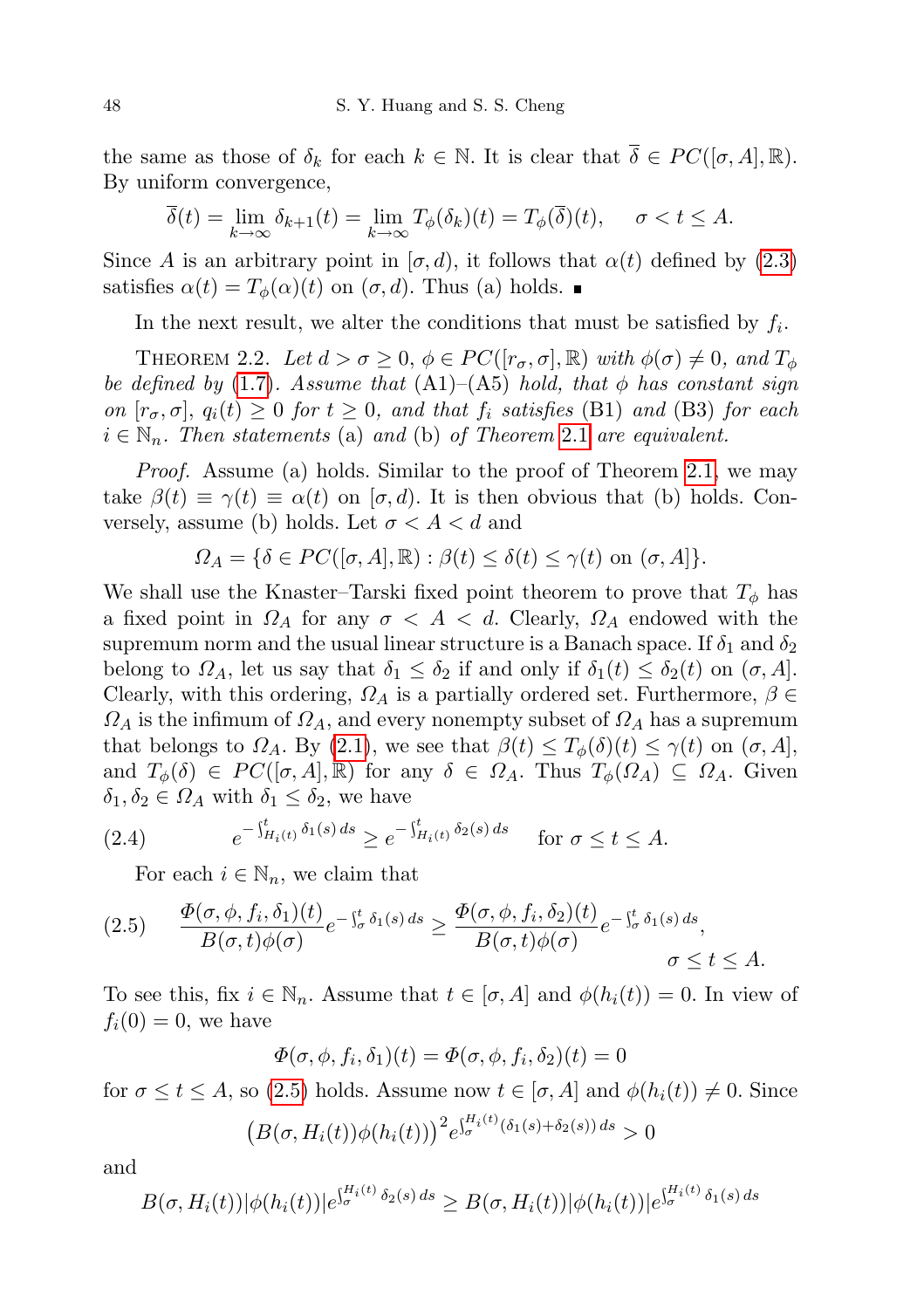for  $\sigma \leq t \leq A$ , by (B3) we see that

$$
\frac{\Phi(\sigma,\phi,f_i,\delta_1)(t)}{\phi(h_i(t))}e^{-\int_{\sigma}^{H_i(t)}\delta_1(s)\,ds}\geq \frac{\Phi(\sigma,\phi,f_i,\delta_2)(t)}{\phi(h_i(t))}e^{-\int_{\sigma}^{H_i(t)}\delta_2(s)\,ds}
$$

for  $\sigma \leq t \leq A$ . It follows from [\(2.4\)](#page-5-1) that [\(2.5\)](#page-5-0) holds again.

By [\(2.5\)](#page-5-0), we see that  $T_{\phi}(\delta_1)(t) \leq T_{\phi}(\delta_2)(t)$  on  $[\sigma, A]$  because  $q_i(t) \geq 0$ for  $t \geq 0$ . Thus  $T_{\phi}$  is increasing. By the Knaster–Tarski fixed point theorem, there exists  $\delta \in \Omega_A$  such that  $T_{\phi}(\delta) = \delta$ . Let

$$
A^* = \sup\{A \in (\sigma, d) : T_{\phi}(\delta) = \delta \text{ for some } \delta \in \Omega_A\}.
$$

We claim that  $A^* = d$ . Indeed, if not, there exists  $\delta \in \Omega_A$  such that  $T_{\phi}(\delta) = \delta$  for any  $A \in (A^*, d)$ , a contradiction. Therefore, there exists  $\alpha \in PC([\sigma, d), \mathbb{R})$  such that  $\alpha(t) = T_{\phi}(\alpha)(t)$  on  $(\sigma, d)$ , and so (a) holds.

<span id="page-6-1"></span>THEOREM 2.3. Let  $d > \sigma \geq 0$ ,  $\phi \in PC([r_{\sigma}, \sigma], \mathbb{R})$  with  $\phi(\sigma) \neq 0$ , and  $T_{\phi}$ be defined by (1.[7\)](#page-3-0). Assume that (A1)–(A5) hold and  $I_k(\mu) = b_k \mu$  for  $\mu \in \mathbb{R}$ and  $k \in \mathbb{N}$  where each  $b_k$  is a constant.

(a) Assume that  $\alpha \in PC([\sigma, d), \mathbb{R})$  satisfies  $T_{\phi}(\alpha)(t) = \alpha(t)$  on  $(\sigma, d)$ . Then the function x defined by

(2.6) 
$$
x(t) = \begin{cases} \phi(t) & \text{if } r_{\sigma} \leq t \leq \sigma, \\ B(\sigma, t)\phi(\sigma)e^{\int_{\sigma}^{t} \alpha(s) ds} & \text{if } \sigma < t < d, \end{cases}
$$

<span id="page-6-0"></span>is a solution of system  $(1.1)$ – $(1.2)$  satisfying the initial condition  $x(t) = \phi(t)$  on  $[r_{\sigma}, \sigma]$ .

(b) Assume that x is a solution of  $(1.1)$ – $(1.2)$ ) on  $[\sigma, d)$  satisfying the *initial condition*  $x(t) = \phi(t)$  on  $[r_{\sigma}, \sigma]$ , and  $x(t) \neq 0$  on  $[\sigma, d)$ . Then there exists  $\alpha \in PC([\sigma, d), \mathbb{R})$  such that  $T_{\phi}(\alpha)(t) = \alpha(t)$  on  $(\sigma, d)$ .

*Proof.* First of all, we note that  $D^{-}B(\sigma, t) = 0$  in  $[\sigma, d)$ . We first ver-ify (a). Let x be defined by [\(2.6\)](#page-6-0). By definition,  $y(t) = \phi(t)$  if  $r_{\sigma} \le t \le \sigma$ . Assume  $\eta, \varsigma \in (\sigma, d) \cap (t_k, t_{k+1}]$  for some  $k \in \mathbb{N} \cup \{0\}$  and  $\varsigma < \eta$ . We have

$$
B(\sigma, \eta) = B(\sigma, \varsigma) = B(\sigma, t_{k+1}).
$$

By the Mean-Value Theorem,

$$
|x(\eta) - x(\varsigma)| = B(\sigma, t_{k+1})\phi(\sigma) \left(e^{\int_{\sigma}^{\eta} \alpha(s) ds} - e^{\int_{\sigma}^{\varsigma} \alpha(s) ds}\right)
$$
  

$$
\leq B(\sigma, t_{k+1})\phi(\sigma) A_k e^{A_k(t_{k+1} - t_k)}(\eta - \varsigma)
$$

where  $A_k = ||\alpha||_{[\sigma,d)\cap[t_k,t_{k+1}]}$ . So x is absolutely continuous on each interval  $(t_k, t_{k+1}] \cap [\sigma, d]$  where  $k \in \mathbb{N} \cup \{0\}$ . Since

$$
D^{-}x(t) = \alpha(t)x(t), \quad \sigma < t < d,
$$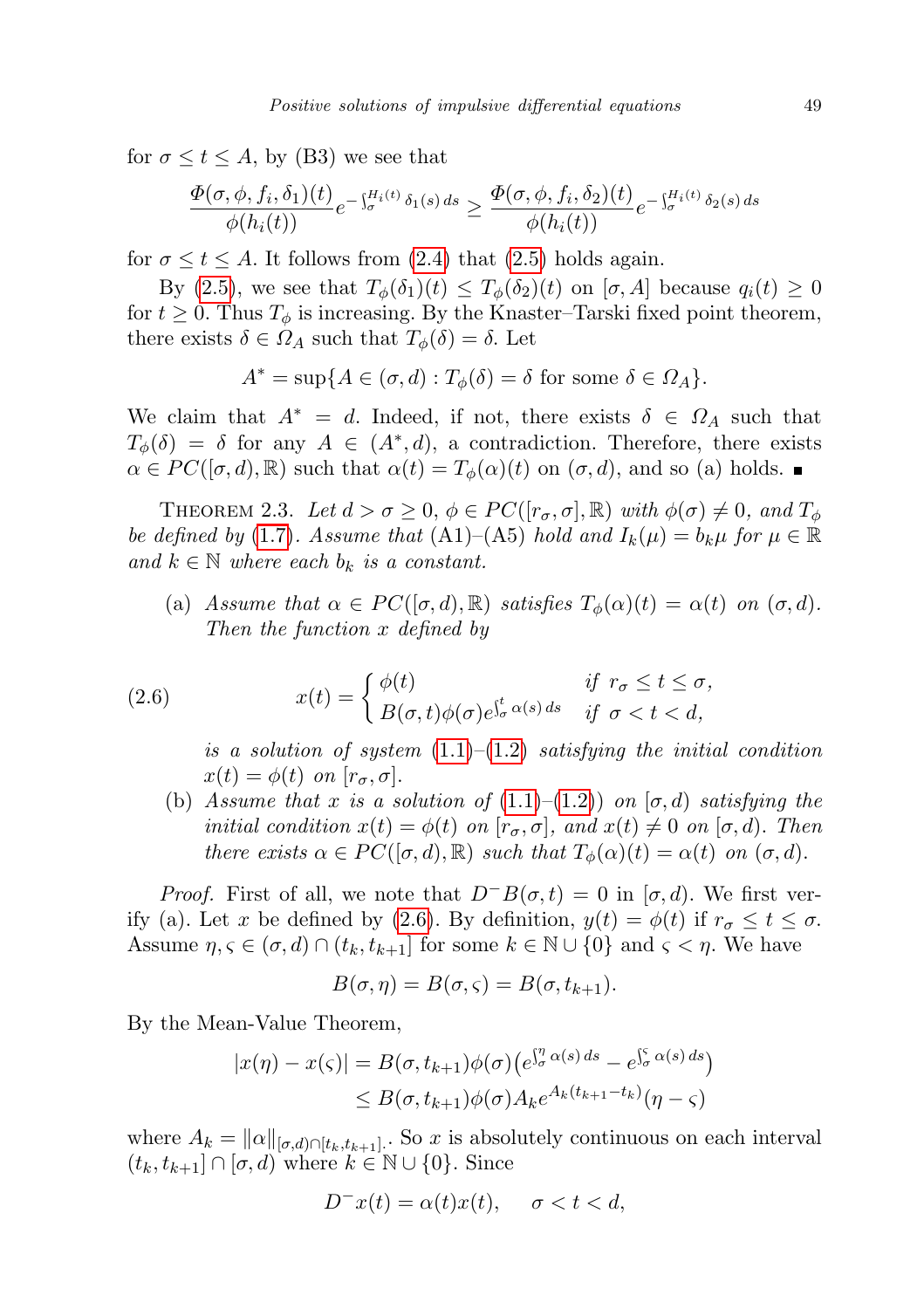we see that  $D^{-}x \in PC((\sigma, d), \mathbb{R})$ . Now, we assert that

<span id="page-7-0"></span>
$$
(2.7) \quad \Phi(\sigma,\phi,f_i,\alpha)(t) = f_i\big(B(\sigma,H_i(t))\phi(h_i(t))e^{\int_{\sigma}^{H_i(t)}\alpha(s)\,ds}\big) = f_i(x(g_i(t)))
$$

for  $\sigma < t < d$  and  $i \in \mathbb{N}_n$ . Indeed, first, for each  $i \in \mathbb{N}_n$ , if  $g_i(t) \geq \sigma$ , then

$$
B(\sigma, H_i(t))\phi(h_i(t))e^{\int_{\sigma}^{H_i(t)}\alpha(s)\,ds} = B(\sigma, g_i(t))\phi(\sigma)e^{\int_{\sigma}^{g_i(t)}\alpha(s)\,ds} = x(g_i(t));
$$

and if  $g_i(t) < \sigma$ , then

$$
B(\sigma, H_i(t))\phi(h_i(t))e^{\int_{\sigma}^{H_i(t)}\alpha(s)\,ds}=B(\sigma,\sigma)\phi(g_i(t))e^{\int_{\sigma}^{\sigma}\alpha(s)\,ds}=x(g_i(t)).
$$

By the definition of  $\Phi(\sigma, \phi, f_i, \alpha)(t)$ , [\(2.7\)](#page-7-0) holds.

In view of  $T_{\phi}(\alpha)(t) = \alpha(t)$  in  $(\sigma, d)$  and  $(2.7)$ , we see that

$$
D^{-}x(t) = x(t)\alpha(t) = x(t)\left(-\sum_{i=1}^{n} q_i(t)\frac{\Phi(\sigma,\phi,f_i,\alpha)(t)}{B(\sigma,t)\phi(\sigma)}e^{-\int_{\sigma}^{t} \alpha(s) ds}\right)
$$

$$
= -\sum_{i=1}^{n} q_i(t)f_i(x(g_i(t))), \quad \sigma < t < d.
$$

For any  $\sigma \leq t_k < d$ ,

$$
x(t_k^-) = \phi(t_k^-) = \phi(t_k) = x(t_k) \quad \text{if } \sigma = t_k,
$$
  

$$
x(t_k^-) = B(\sigma, t_k^-) \phi(\sigma) e^{\int_{\sigma}^{t_k} \alpha(s) ds} = B(\sigma, t_k) \phi(\sigma) e^{\int_{\sigma}^{t_k} \alpha(s) ds} = x(t_k) \quad \text{if } \sigma \neq t_k,
$$

and

$$
x(t_k^+) = B(\sigma, t_k^+) \phi(\sigma) e^{\int_{\sigma}^{t_k} \alpha(s) ds} = (1 + b_k) B(\sigma, t_k) \phi(\sigma) e^{\int_{\sigma}^{t_k} \alpha(s) ds}
$$
  
=  $(1 + b_k) x(t_k).$ 

Therefore, x is a solution of  $(1.1)$ – $(1.2)$  with initial condition  $x(t) = \phi(t)$ on  $[r_{\sigma}, \sigma]$ .

Next we verify (b). Clearly,  $x(\sigma^+) \neq 0$  and

$$
\frac{D^-x(\sigma^+)}{x(\sigma^+)} = -\sum_{i=1}^n q_i(\sigma^+) \frac{f_i(x(g_i(\sigma^+)))}{x(\sigma^+)} \quad \text{exists.}
$$

Let

$$
\alpha(t) = \begin{cases} \frac{D^-x(t)}{x(t)} & \text{if } \sigma < t < d, \\ \frac{D^-x(\sigma^+)}{x(\sigma^+)} & \text{if } t = \sigma. \end{cases}
$$

Then  $\alpha \in PC([\sigma, d), \mathbb{R})$ . We observe that for  $\sigma < t < d$ ,

$$
x(t) = B(\sigma, t)\phi(\sigma)e^{\int_{\sigma}^{t} \alpha(s) ds},
$$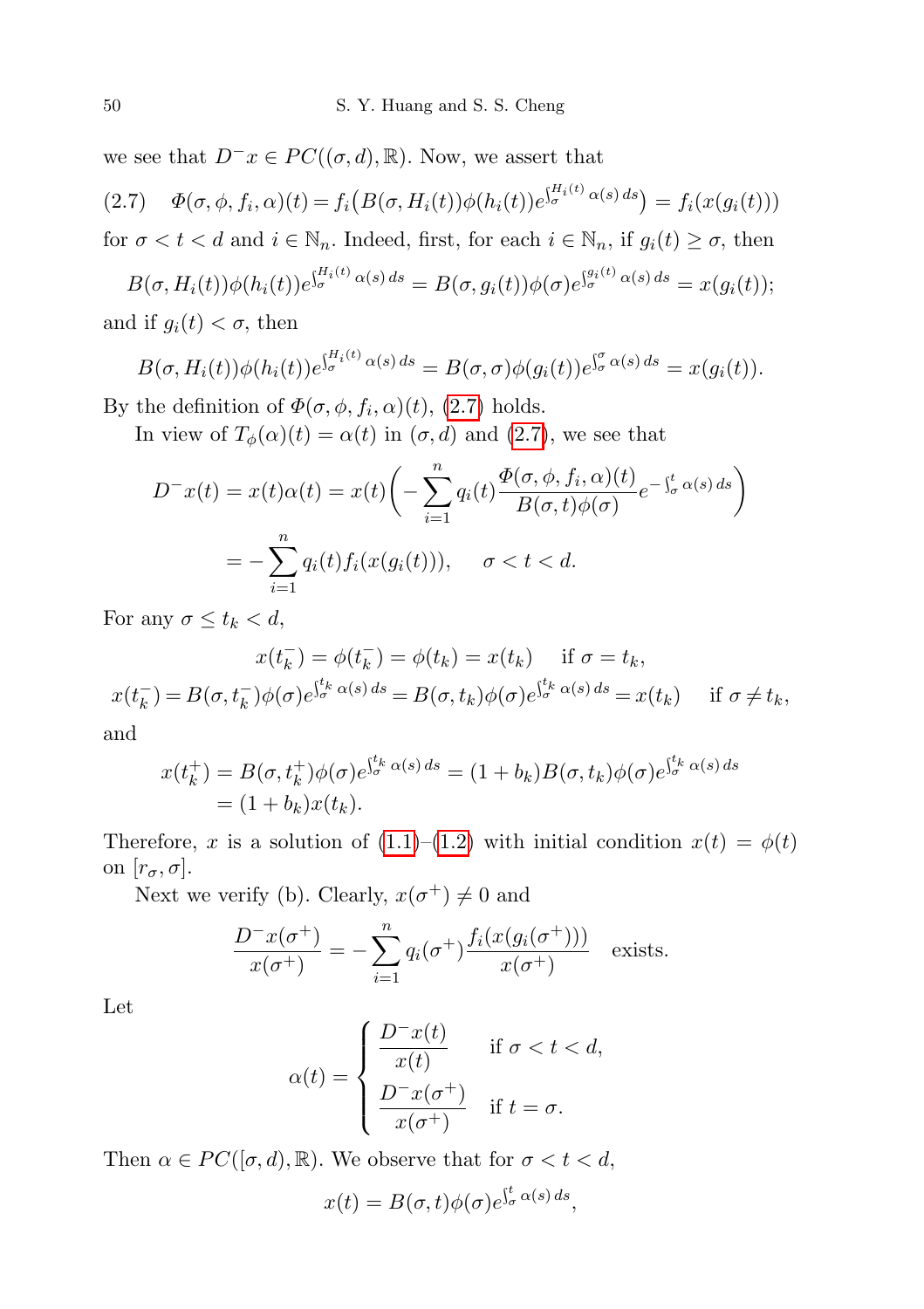from which and [\(2.7\)](#page-7-0) we see that

$$
\alpha(t) = \frac{D^-x(t)}{x(t)} = -\sum_{i=1}^n q_i(t) \frac{f_i(x(g_i(t)))}{x(t)}
$$

$$
= -\sum_{i=1}^n q_i(t) \frac{\Phi(\sigma, \phi, f_i, \alpha)(t)}{B(\sigma, t)\phi(\sigma)} e^{-\int_{\sigma}^t \alpha(s) ds}
$$

$$
= T_{\phi}(\alpha)(t), \quad \sigma < t < d.
$$

We remark that from Theorem [2.3](#page-6-1) we may derive Corollary 1 of [\[14\]](#page-27-11) and Theorem of [\[17\]](#page-27-3).

<span id="page-8-0"></span>THEOREM 2.4. Let  $d > \sigma \geq 0$ . Assume that  $(A1)$ – $(A5)$  hold and assume that for each  $i \in \mathbb{N}_n$  and  $k \in \mathbb{N}$ :

- (i)  $p_i(t) \geq q_i(t) \geq 0$  for  $t \geq 0$ ;
- (ii)  $|F_i(\mu)| \geq |f_i(\mu)|, \mu \in \mathbb{R};$
- (iii) either  $[F_i \; satisfies \; (B1) \; and \; (B3), \; and \; f_i \; satisfies \; (B1), \; (B2) \; and \;$ (B4)], or  $[F_i \; satisfies \; (B1), \; and \; f_i \; satisfies \; (B1) \; and \; (B3)];$
- (iv)  $I_k(\mu_2)/\mu_2 \geq J_k(\mu_1)/\mu_1$  if  $0 < \mu_1 \leq \mu_2$ .

Let  $\phi_1, \phi_2 \in PC([r_{\sigma}, \sigma], \mathbb{R})$  be such that

<span id="page-8-1"></span>
$$
(2.8) \quad \phi_1(\sigma)\phi_2(\sigma) \neq 0, \quad \phi_2(t) \ge \phi_1(t) \ge 0 \text{ and } \frac{\phi_1(t)}{\phi_1(\sigma)} \ge \frac{\phi_2(t)}{\phi_2(\sigma)} \text{ for } r_{\sigma} \le t \le \sigma.
$$

If x is a positive solution of [\(1.3\)](#page-0-0)–[\(1.4\)](#page-0-0) on  $[\sigma, d)$  satisfying the initial condition  $x(t) = \phi_1(t)$  on  $[r_{\sigma}, \sigma]$ , then  $(1.1)$ – $(1.2)$  has a positive solution y on  $[\sigma, d]$  such that  $y(t) \geq x(t)$  on  $[r_{\sigma}, d]$ .

Before proving Theorem [2.4,](#page-8-0) we first prove the following lemma.

<span id="page-8-2"></span>Lemma 2.5. Assume that the hypotheses of Theorem [2](#page-8-0).4 and [\(2](#page-8-1).8) hold and that  $I_k$  and  $J_k$  are linear homogeneous functions for all  $k \in \mathbb{N}$ . If x is a positive solution of  $(1.3)$ – $(1.4)$  on  $[\sigma, d)$  satisfying the initial condition  $x(t) = \phi_1(t)$  on  $[r_{\sigma}, \sigma]$ , then  $(1.1)$ – $(1.2)$  has a positive solution y on  $[\sigma, d)$ such that  $y(t) \geq x(t)$  on  $[r_{\sigma}, d)$ .

*Proof.* We let  $I_k(\mu) = b_k \mu$  and  $J_k(\mu) = b'_k \mu$  for  $\mu \in \mathbb{R}$  and  $k \in \mathbb{N}$ . By (A4) and (iv), we have  $b_k \geq b'_k > -1$  for  $k \in \mathbb{N}$ . Since  $\{b_k\}_{k \in \mathbb{N}}$  is a sequence with  $b_k > -1$  for  $k \in \mathbb{N}$ , we can consider  $B(s,t)$  and  $\Phi(\sigma, \phi, f_i, \delta)(t)$  defined by [\(1.6\)](#page-3-3) and [\(1.8\)](#page-3-4) respectively. Similarly,  ${b'_k}_{k\in\mathbb{N}}$  is also a sequence with  $b'_k > -1$  for  $k \in \mathbb{N}$ , so we may define

$$
\overline{B}(s,t) = \begin{cases}\n\prod_{s \le t_k < t} (1 + b'_k) & \text{if } [s,t) \cap \Upsilon \ne \emptyset, \\
1 & \text{if } [s,t) \cap \Upsilon = \emptyset,\n\end{cases}
$$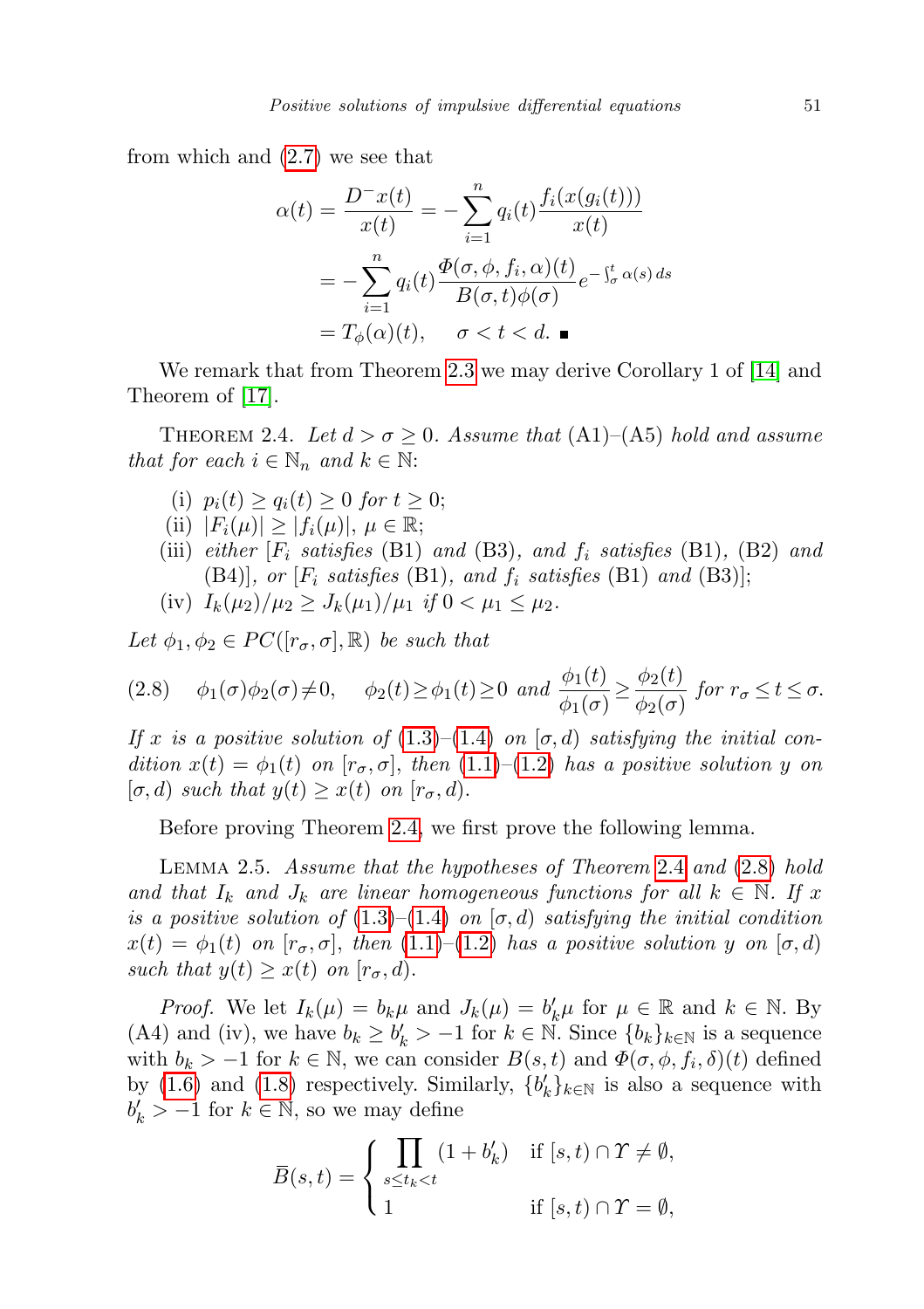for  $\sigma \leq s \leq t$ . Then (2.9)  $0 < \overline{B}(s,t) \leq B(s,t), \quad \sigma \leq s \leq t < d.$ 

In view of  $x(t) > 0$  on  $[\sigma, d)$ ,

<span id="page-9-1"></span>
$$
-\infty < -\sum_{i=1}^n q_i(\sigma^+) \frac{F_i(x(g_i(\sigma^+)))}{x(\sigma^+)} \le 0.
$$

So

<span id="page-9-4"></span>(2.10) 
$$
\beta(t) \equiv \begin{cases} \frac{D^-x(t)}{x(t)} & \text{if } \sigma < t < d, \\ -\sum_{i=1}^n q_i(\sigma^+) \frac{F_i(x(g_i(\sigma^+)))}{x(\sigma^+)} & \text{if } t = \sigma, \end{cases}
$$

is well-defined. Then  $\beta \in PC([\sigma, d), \mathbb{R})$  and

$$
(2.11) \qquad \beta(t) = \frac{D^-x(t)}{x(t)} \le -\sum_{i=1}^n p_i(t) \frac{\overline{\Phi}(\sigma, \phi_1, F_i, \beta)(t)}{\overline{B}(\sigma, t)\phi(\sigma)} e^{-\int_{\sigma}^t \beta(s) ds} \le 0
$$

where  $\sigma < t < d$  and

<span id="page-9-3"></span>
$$
\overline{\Phi}(\sigma,\phi,F_i,\beta)(t) = F_i(\overline{B}(\sigma,H_i(t))\phi(h_i(t))e^{\int_{\sigma}^{H_i(t)}\beta(s)\,ds}).
$$

Let  $\delta \in PC([\sigma, d), \mathbb{R})$  and  $\beta(t) \leq \delta(t) \leq 0$  on  $(\sigma, d)$ . We first claim that for each  $i \in \mathbb{N}_n$ ,

<span id="page-9-0"></span>
$$
(2.12) \qquad \frac{\Phi(\sigma,\phi_1,F_i,\beta)(t)}{\overline{B}(\sigma,t)\phi_1(\sigma)}e^{-\int_{\sigma}^{H_i(t)}\beta(s)\,ds} \ge \frac{\Phi(\sigma,\phi_2,f_i,\delta)(t)}{B(\sigma,t)\phi_2(\sigma)}e^{-\int_{\sigma}^{H_i(t)}\delta(s)\,ds},\qquad \sigma < t < d.
$$

Indeed, fix  $i \in \mathbb{N}_n$ . Let  $t \in (\sigma, d)$ . Assume  $\phi_1(h_i(t))\phi_2(h_i(t)) = 0$ . By  $(2.8)$ , we have  $\phi_1(h_i(t)) = \phi_2(h_i(t)) = 0$ . In view of  $f_i(0) = F_i(0) = 0$ , [\(2.12\)](#page-9-0) holds. Assume now  $\phi_1(h_i(t))\phi_2(h_i(t)) > 0$ . By [\(2.9\)](#page-9-1), we have

$$
\overline{B}(\sigma, H_i(t))\phi_1(h_i(t))e^{\int_{\sigma}^{H_i(t)}\beta(s)\,ds}\leq B(\sigma, H_i(t))\phi_2(h_i(t))e^{\int_{\sigma}^{H_i(t)}\delta(s)\,ds}.
$$

We note that

$$
\overline{B}(\sigma, H_i(t))\overline{B}(H_i(t), t) = \overline{B}(\sigma, t) \text{ and } B(\sigma, H_i(t))B(H_i(t), t) = B(\sigma, t).
$$
  
By (2.8) and (2.9), we have

<span id="page-9-2"></span>(2.13) 
$$
\frac{\phi_1(h_i(t))\overline{B}(\sigma, H_i(t))}{\phi_1(\sigma)\overline{B}(\sigma, t)} = \frac{\phi_1(h_i(t))}{\phi_1(\sigma)\overline{B}(H_i(t), t)} \ge \frac{\phi_2(h_i(t))}{\phi_2(\sigma)B(H_i(t), t)}
$$

$$
= \frac{\phi_2(h_i(t))B(\sigma, H_i(t))}{\phi_2(\sigma)B(\sigma, t)}.
$$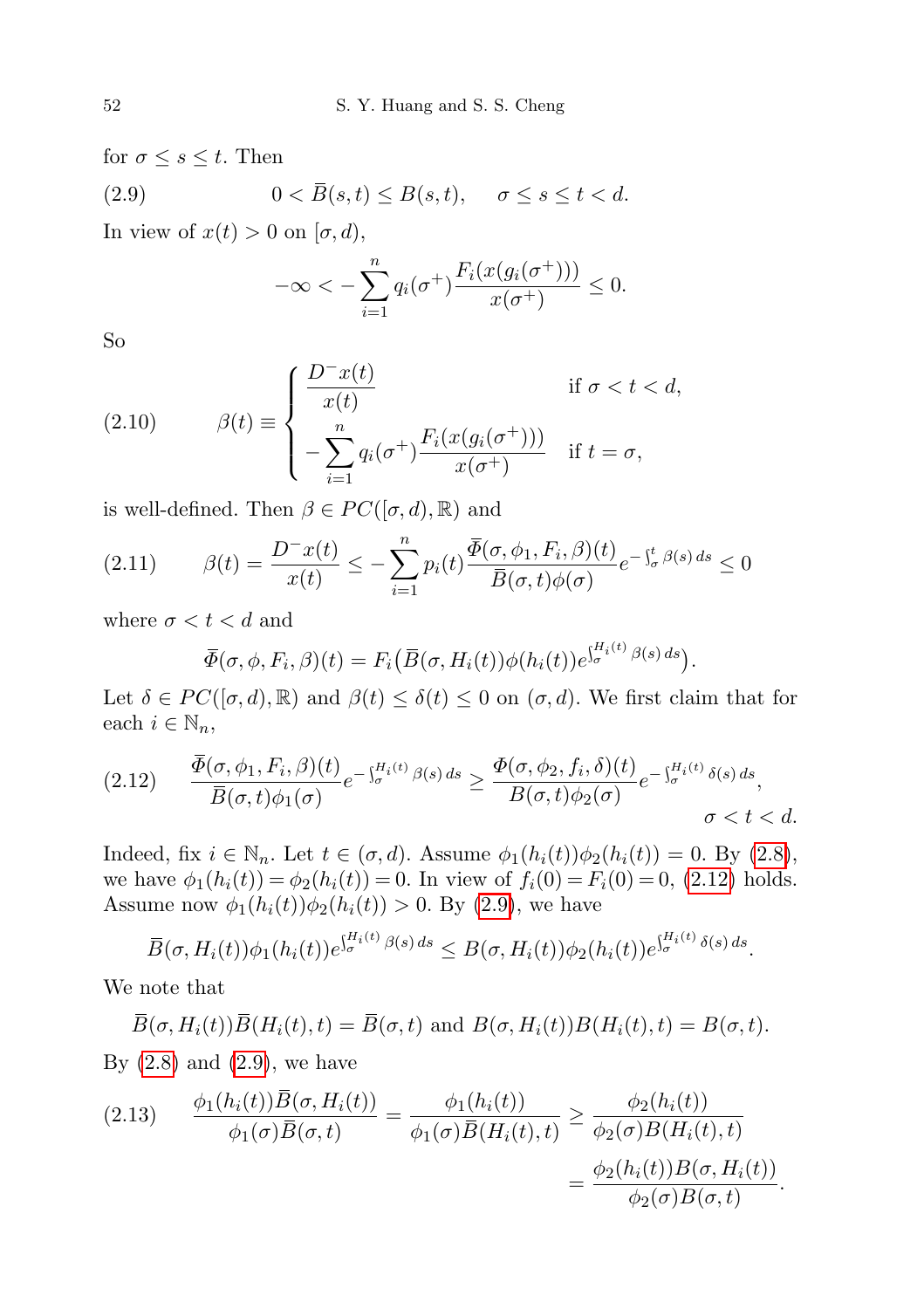By condition (iii), we see that if  $F_i$  satisfies (B3), then

<span id="page-10-0"></span>(2.14)

$$
\frac{F_i(\overline{B}(\sigma, H_i(t))\phi_1(h_i(t))e^{\int_{\sigma}^{H_i(t)} \beta(s) ds})}{\overline{B}(\sigma, H_i(t))\phi_1(h_i(t))e^{\int_{\sigma}^{H_i(t)} \beta(s) ds}} \ge \frac{F_i(B(\sigma, H_i(t))\phi_2(h_i(t))e^{\int_{\sigma}^{H_i(t)} \delta(s) ds})}{B(\sigma, H_i(t))\phi_2(h_i(t))e^{\int_{\sigma}^{H_i(t)} \delta(s) ds}}
$$

and if  $f_i$  satisfies (B3), then (2.15)

<span id="page-10-1"></span>
$$
\frac{f_i(\overline{B}(\sigma, H_i(t))\phi_1(h_i(t))e^{\int_{\sigma}^{H_i(t)} \beta(s) ds})}{\overline{B}(\sigma, H_i(t))\phi_1(h_i(t))e^{\int_{\sigma}^{H_i(t)} \beta(s) ds}} \geq \frac{f_i(B(\sigma, H_i(t))\phi_2(h_i(t))e^{\int_{\sigma}^{H_i(t)} \delta(s) ds})}{B(\sigma, H_i(t))\phi_2(h_i(t))e^{\int_{\sigma}^{H_i(t)} \delta(s) ds}}.
$$

In view of condition (ii),  $(2.14)$  and  $(2.15)$  lead to (2.16)

$$
\frac{\overline{\Phi}(\sigma,\phi,F_i,\beta)(t)}{\overline{B}(\sigma,H_i(t))\phi_1(h_i(t))}e^{-\int_{\sigma}^{H_i(t)}\beta(s)\,ds}\geq \frac{\Phi(\sigma,\phi,f_i,\delta)(t)}{B(\sigma,H_i(t))\phi_2(h_i(t))}e^{-\int_{\sigma}^{H_i(t)}\delta(s)\,ds},
$$

from which it follows by  $(2.13)$  that  $(2.12)$  holds again.

Therefore, by (i),  $(2.11)$  and  $(2.12)$ ,

$$
0 \ge T_{\phi_2}(\delta)(t) \ge \beta(t), \quad \sigma < t < d.
$$

By Theorems [2.1,](#page-3-2) [2.2](#page-5-2) and  $\phi_2(\sigma) > 0$ , system  $(1.1)$ – $(1.2)$  has a positive solution y defined by

$$
y(t) = \begin{cases} \phi_2(t), & \text{if } r_{\sigma} \le t \le \sigma, \\ B(\sigma, t)\phi_2(\sigma)e^{\int_{\sigma}^t \alpha(s) ds} & \text{if } \sigma < t < d, \end{cases}
$$

where  $\alpha \in PC([\sigma, d), \mathbb{R})$ ,  $T_{\phi_2}(\alpha)(t) = \alpha(t)$  and  $0 \geq \alpha(t) \geq \beta(t)$  for  $\sigma < t < d$ . Obviously,  $x(t) \leq y(t)$  on  $[r_{\sigma}, d)$ .

*Proof of Theorem [2.4.](#page-8-0)* If  $[\sigma, d] \cap \{t_k\}_{k \in \mathbb{N}} = \emptyset$ , then by definition, x is also a positive solution of [\(1.3\)](#page-0-0) and

$$
x(t_k^+) - x(t_k) = b'_k x(t_k), \quad k \in \mathbb{N},
$$

on  $[\sigma, d)$  where  $b'_k$  are constants with  $b'_k > -1$  for  $k \in \mathbb{N}$ . By Lemma [2.5,](#page-8-2) equations [\(1.1\)](#page-0-0) and

$$
y(t_k^+) - y(t_k) = b_k y(t_k), \quad k \in \mathbb{N},
$$

have a positive solution y on  $[\sigma, d)$  such that  $x(t) \leq y(t)$  on  $[r_{\sigma}, d)$  where  $b_k$ is an arbitrary constant with  $b_k \geq b'_k$  for each  $k \in \mathbb{N}$ . By definition, y is also a positive solution of  $(1.1)$ – $(1.2)$  on  $[\sigma, d)$ . The proof of this case is complete.

If  $[\sigma, d] \cap \{t_k\}_{k \in \mathbb{N}} \neq \emptyset$ , we still need to use Lemma [2.5](#page-8-2) in each interval  $[\sigma, d] \cap [t_k, t_{k+1}), k \in \mathbb{N}$ , to construct a solution of  $(1.1)$ – $(1.2)$ . For convenience, we assume that  $\sigma = t_1$  and  $d = \infty$ . Let  $b'_k = J_k(x(t_k))/x(t_k)$  for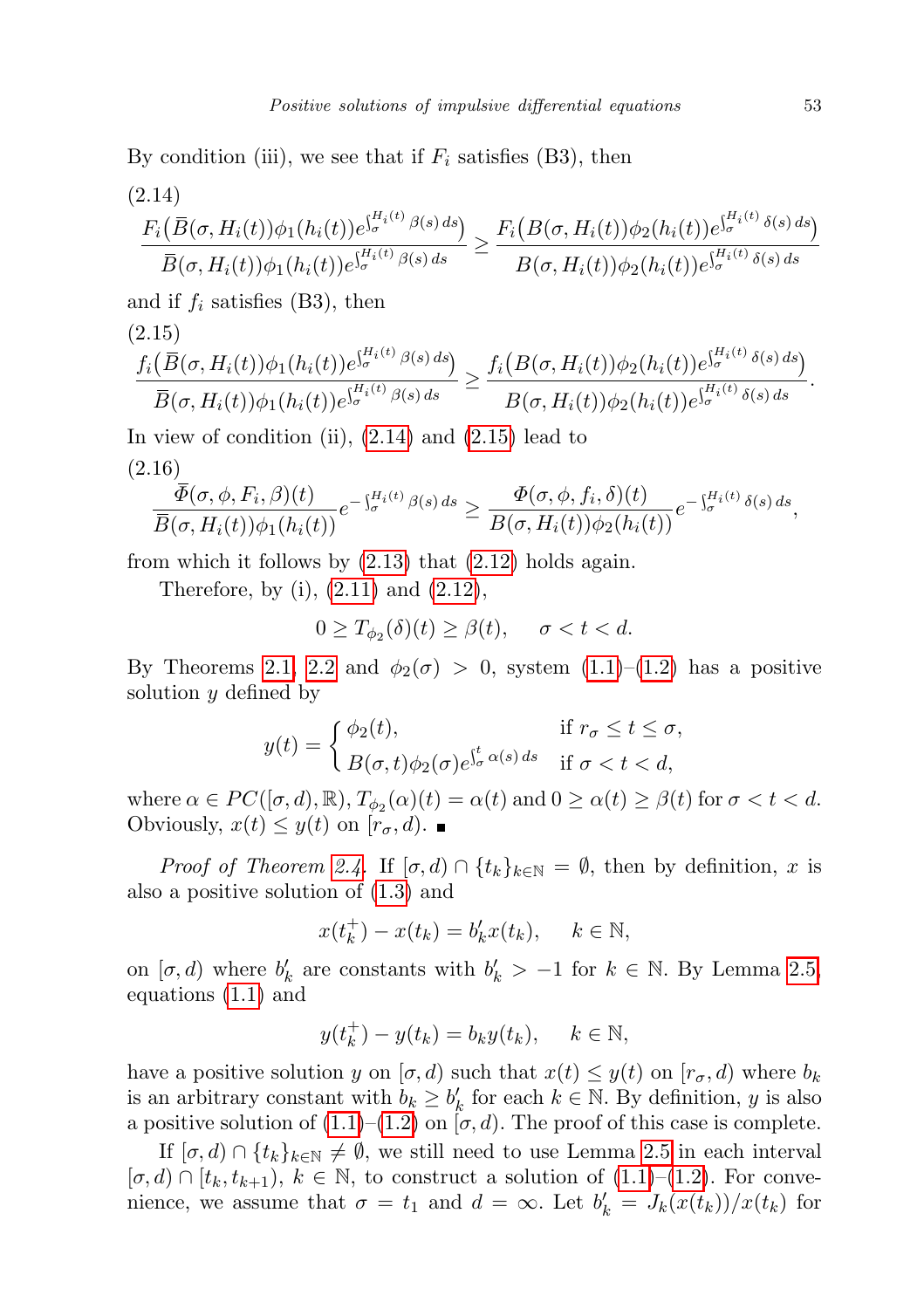$k \in \mathbb{N}$ . Then x is a positive solution of the system

$$
D^{-}x(t) + \sum_{i=1}^{n} p_i(t) F_i(x(g_i(t))) \le 0, \quad t \in [0, \infty) \setminus \Upsilon,
$$
  

$$
x(t_k^+) - x(t_k) = b'_k x(t_k), \quad k \in \mathbb{N},
$$

on  $[\sigma, \infty)$  with initial condition  $x(t) = \phi_1(t)$  on  $[r_{\sigma}, \sigma]$ . By (A4) and  $x(t_k) > 0$ for  $k \in \mathbb{N}$ , we further see that  $b'_k > -1$  for  $k \in \mathbb{N}$ . If  $\beta(t)$  is defined by  $(2.10)$ , we see that  $\beta \in PC([\sigma,\infty),\mathbb{R})$ , [\(2.11\)](#page-9-3) holds and

$$
x(t) = \begin{cases} \phi_1(t) & \text{if } r_{\sigma} \le t \le \sigma, \\ \overline{B}(\sigma, t)\phi_1(\sigma)e^{\int_{\sigma}^t \beta(s) ds} & \text{if } t > \sigma. \end{cases}
$$

Now, we construct a positive solution of  $(1.1)$ – $(1.2)$  in four steps.

STEP 1. Let  $b_1 = I_1(\phi_2(t_1))/\phi_2(t_1)$ . Since  $\phi_2(t_1) \ge \phi_1(t_1) \ge 0$  and (iv) holds, we see that  $b_1 \geq b'_1 > -1$ . By Lemma [2.5,](#page-8-2) there exists a function  $y_1$ , a positive solution of [\(1.1\)](#page-0-0) and

$$
y(t_1^+) - y(t_1) = b_1 y(t_1),
$$

on  $[t_1, t_2)$  with initial condition  $y_1(t) = \phi_2(t)$  on  $[r_{t_1}, t_1]$ , such that  $y_1(t) \geq$  $x(t)$  on  $[r_{t_1}, t_2]$ . Then

$$
y_1(t_1^+) - y_1(t_1) = b_1 y_1(t_1) = \frac{I_1(\phi_2(t_1))}{\phi_2(t_1)} y_1(t_1) = I_1(y_1(t_1)).
$$

In fact,  $y_1$  is of the form

$$
y_1(t) = \begin{cases} \phi_2(t) & \text{if } r_{t_1} \le t \le t_1, \\ (I_1(\phi_2(t_1)) + \phi_2(t_1))e^{\int_{t_1}^t \alpha_1(s) ds} & \text{if } t_1 < t < t_2, \end{cases}
$$

where  $\alpha_1 \in PC([t_1, t_2), \mathbb{R})$  and  $\beta(t) \leq \alpha_1(t) \leq 0$  on  $[t_1, t_2)$ . Since  $\alpha_1 \in$  $PC([t_1, t_2), \mathbb{R})$  and  $\alpha_1(t_2^-)$  exists, we see that  $y_1(t_2^-)$  exists. Then we may define a function  $\overline{y}_1$  on  $[r_{t_1}, t_2]$  such that  $\overline{y}_1(t) = y_1(t)$  on  $[r_{t_1}, t_2]$  and  $\overline{y}_1(t_2) = y_1(t_2^-)$ . Clearly,  $\overline{y}_1$  is also a positive solution of  $(1.1)$ – $(1.2)$  on  $[t_1, t_2)$ with initial condition  $\overline{y}_1(t) = \phi_2(t)$  on  $[r_{t_1}, t_1]$ . Furthermore,

(2.17) 
$$
\overline{y}_1(t) \ge x(t) > 0
$$
 on  $[r_{t_1}, t_2]$ .

STEP 2. We first claim that for  $t \in [r_{t_2}, t_2]$ ,

$$
\frac{\overline{y}_1(t)}{\overline{y}_1(t_2)} \le \frac{x(t)}{x(t_2)}.
$$

Indeed, since  $r_{t_1} \leq r_{t_2}$ , we note that

<span id="page-11-1"></span><span id="page-11-0"></span>
$$
[r_{t_2}, t_2] = [r_{t_2}, t_2] \cap ([r_{t_1}, t_1] \cup (t_1, t_2]).
$$

For  $t \in [r_{t_2}, t_2] \cap (t_1, t_2]$ , by the definition of  $\overline{y}_1$ , we have

$$
\frac{\overline{y}_1(t)}{\overline{y}_1(t_2)} = e^{-\int_t^{t_2} \alpha_1(s) ds} \le e^{-\int_t^{t_2} \beta(s) ds} = \frac{x(t)}{x(t_2)}.
$$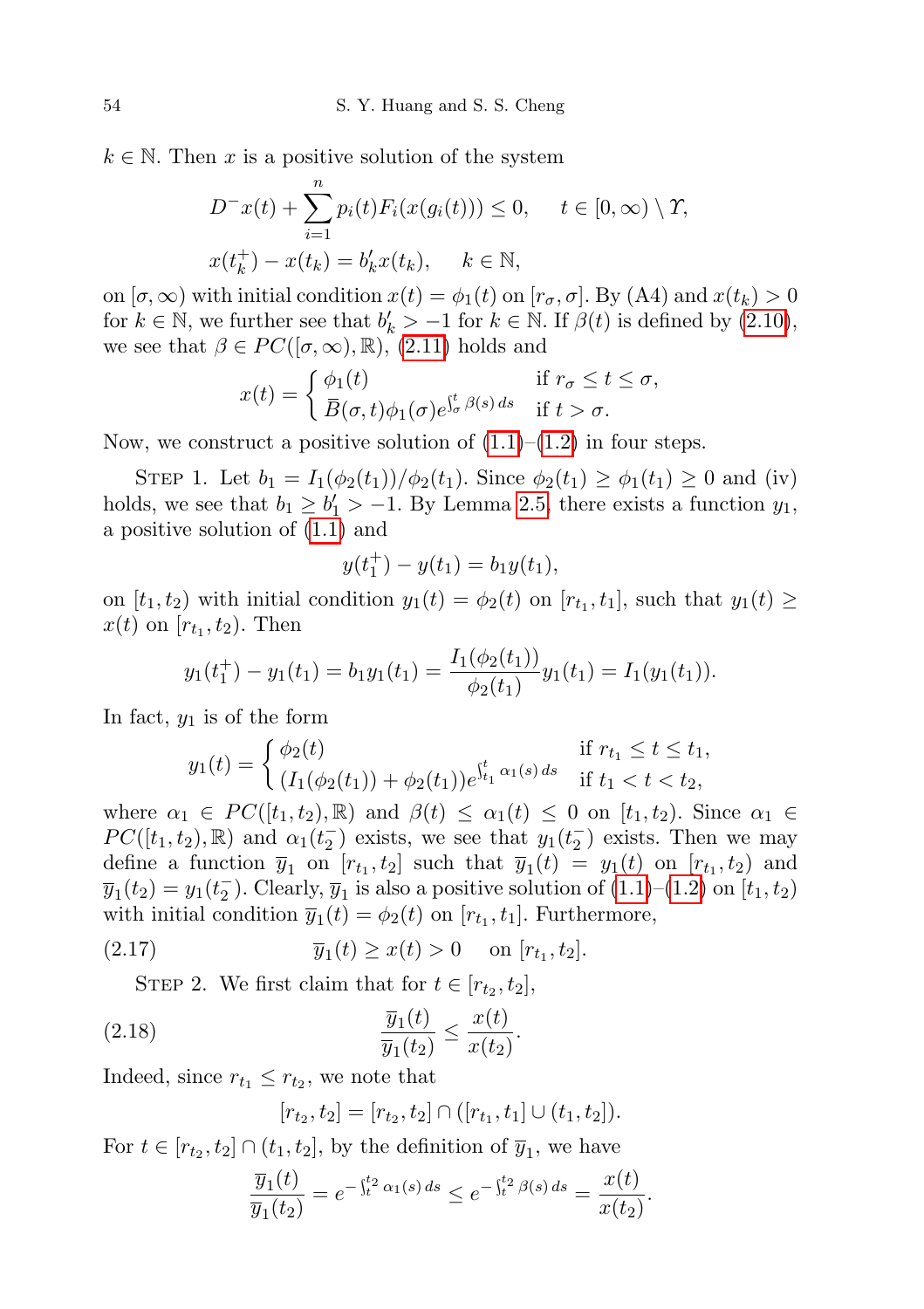Thus [\(2.18\)](#page-11-0) holds. If  $[r_{t_2}, t_2] \cap [r_{t_1}, t_1] \neq \emptyset$ , let  $t \in [r_{t_2}, t_2] \cap [r_{t_1}, t_1]$ ; then

$$
\frac{I_1(\phi_2(t_1)) + \phi_2(t_1)}{\phi_2(t)} = \left(\frac{I_1(\phi_2(t_1))}{\phi_2(t_1)} + 1\right) \frac{\phi_2(t_1)}{\phi_2(t)}
$$

$$
\geq \left(\frac{J_1(\phi_1(t_1))}{\phi_1(t_1)} + 1\right) \frac{\phi_1(t_1)}{\phi_1(t)} = \frac{J_1(\phi_1(t_1)) + \phi_1(t_1)}{\phi_1(t)}.
$$

Hence

$$
\frac{\overline{y}_1(t)}{\overline{y}_1(t_2)} = \frac{\phi_2(t)}{(I_1(\phi_2(t_1)) + \phi_2(t_1))e^{\int_{t_1}^{t_2} \alpha_1(s) ds}} \le \frac{\phi_1(t)}{(J_1(\phi_1(t_1)) + \phi_1(t_1))e^{\int_{t_1}^{t_2} \beta(s) ds}} = \frac{x(t)}{x(t_2)}.
$$

Thus [\(2.18\)](#page-11-0) holds again.

Second, we let  $b_2 = I_2(\overline{y}_1(t_2)) / \overline{y}_1(t_2)$ . By [\(2.17\)](#page-11-1) and (iv), we have  $b_2 \geq$  $b'_2 > -1$ . By Lemma [2.5,](#page-8-2) there exists a function  $y_2$ , a positive solution of [\(1.1\)](#page-0-0) and

$$
y(t_2^+) - y(t_2) = b_2 y(t_2),
$$

satisfying the initial condition  $y_2(t) = \overline{y}_1(t)$  on  $[r_{t_2}, t_2]$ , such that  $y_2(t) \geq x(t)$ on  $[r_{t_2}, t_3)$ . So

$$
y_2(t_2^+) - y_2(t_2) = b_2 y_2(t_2) = \frac{I_2(\overline{y}_1(t_2))}{\overline{y}_1(t_2)} \overline{y}_1(t_2) = I_2(y_2(t_2)).
$$

In fact,  $y_2$  is of the form

$$
y_2(t) = \begin{cases} \overline{y}_1(t) & \text{if } r_{t_2} \le t \le t_2, \\ (I_2(\overline{y}_1(t_2)) + \overline{y}_1(t_2))e^{\int_{t_2}^t \alpha_2(s) ds} & \text{if } t_2 < t < t_3, \end{cases}
$$

where  $\alpha_2 \in PC([t_2, t_3), \mathbb{R})$  and  $\beta(t) \leq \alpha_2(t) \leq 0$  on  $[t_2, t_3)$ . Similarly, we may define a function  $\overline{y}_2$  on  $[r_{t_2}, t_3]$  such that  $\overline{y}_2(t) = y_2(t)$  on  $[r_{t_2}, t_3]$  and  $\overline{y}_2(t_3) = y_2(t_3^-)$ . Clearly,  $\overline{y}_2$  is a positive solution of  $(1.1)$ – $(1.2)$  on  $[t_2, t_3)$ with initial condition  $\overline{y}_2(t) = \overline{y}_1(t)$  on  $[r_{t_2}, t_2]$ . Furthermore,

(2.19) 
$$
\overline{y}_2(t) \ge x(t) > 0
$$
 on  $[r_{t_2}, t_3]$ .

STEP 3. We first claim that

(2.20) 
$$
\frac{\overline{y}_2(t)}{\overline{y}_2(t_3)} \leq \frac{x(t)}{x(t_3)}, \quad t \in [r_{t_3}, t_3].
$$

Indeed, since  $r_{t_2} \leq r_{t_3}$ , we see that

<span id="page-12-2"></span><span id="page-12-1"></span><span id="page-12-0"></span>
$$
[r_{t_3}, t_3] = [r_{t_3}, t_3] \cap ([r_{t_2}, t_2] \cup (t_2, t_3]).
$$

For  $t \in [r_{t_3}, t_3] \cap (t_2, t_3]$ , by the definition of  $\overline{y}_1$ , we have

(2.21) 
$$
\frac{\overline{y}_2(t)}{\overline{y}_2(t_3)} = e^{-\int_t^{t_3} \alpha_2(s) ds} \le e^{-\int_t^{t_3} \beta(s) ds} = \frac{x(t)}{x(t_3)}.
$$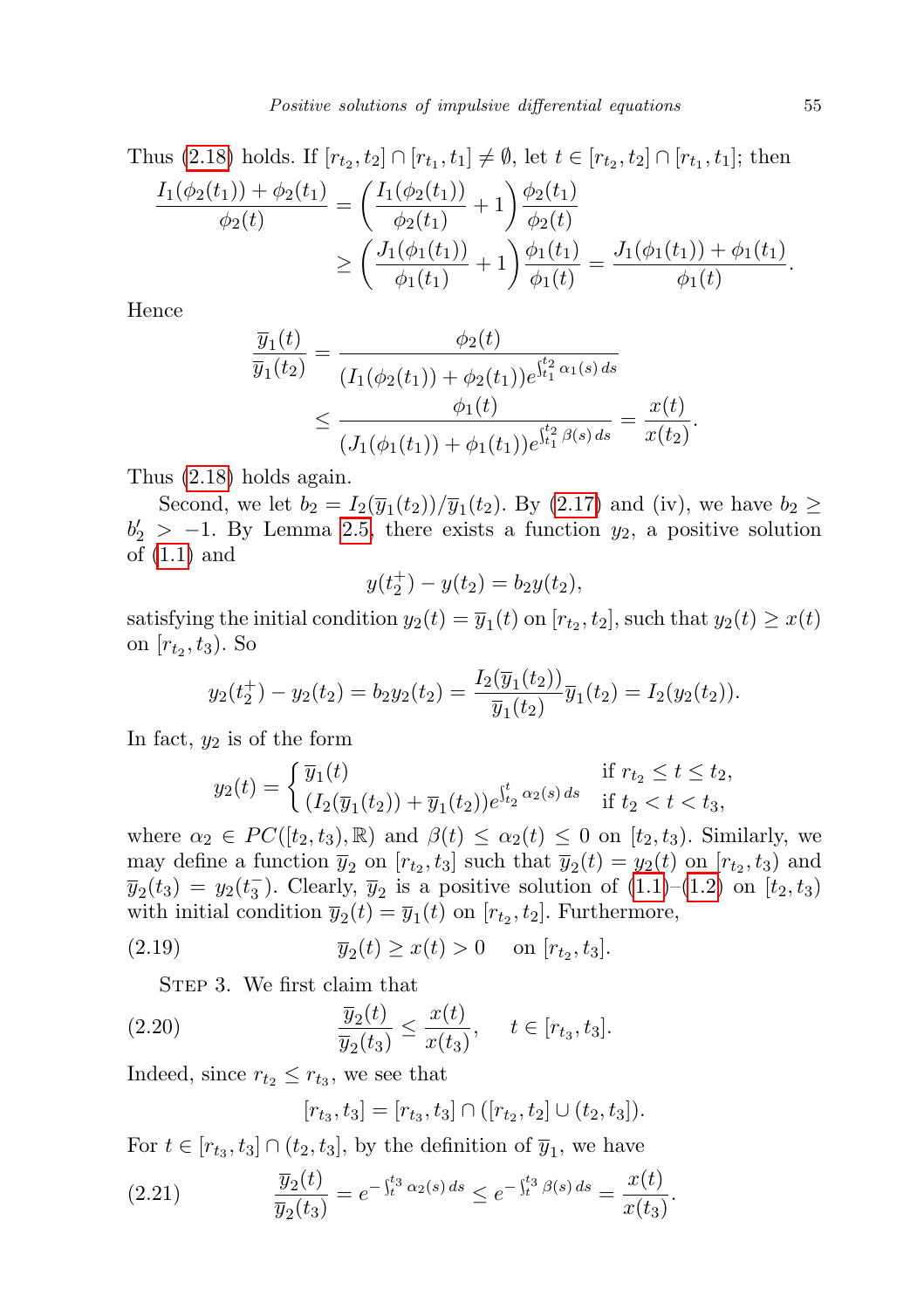Thus [\(2.20\)](#page-12-0) holds. If  $[r_{t_3}, t_3] \cap [r_{t_2}, t_2] \neq \emptyset$ , let  $t \in [r_{t_3}, t_3] \cap [r_{t_2}, t_2]$ . Since  $\overline{y}_2(t_2^+) = \overline{y}_1(t_2) + I_2(\overline{y}_1(t_2))$  and  $x(t_2^+) = x(t_2) + J_2(x(t_2)),$ 

we see that

(2.22) 
$$
\frac{\overline{y}_2(t_2^+)}{\overline{y}_1(t_2)} = 1 + \frac{I_2(\overline{y}_1(t_2))}{\overline{y}_1(t_2)} \ge 1 + \frac{J_2(x(t_2))}{x(t_2)} = \frac{x(t_2^+)}{x(t_2)}.
$$

By [\(2.18\)](#page-11-0), [\(2.21\)](#page-12-1) and [\(2.22\)](#page-13-0), we see that

<span id="page-13-0"></span>
$$
\frac{\overline{y}_1(t)}{\overline{y}_2(t_3)} = \frac{\overline{y}_1(t)}{\overline{y}_1(t_2)} \frac{\overline{y}_1(t_2)}{\overline{y}_2(t_2^+)} \frac{\overline{y}_2(t_2^+)}{\overline{y}_2(t_3)} \leq \frac{x(t)}{x(t_2)} \frac{x(t_2)}{x(t_2^+)} \frac{x(t_2^+)}{x(t_3)} = \frac{x(t)}{x(t_3)},
$$

so [\(2.20\)](#page-12-0) holds again.

Second, we let  $b_3 = I_3(\bar{y}_2(t_3))/\bar{y}_2(t_3)$ . By [\(2.19\)](#page-12-2) and (iv), we have  $b_3 \geq$  $b'_3 > -1$ . By Lemma [2.5,](#page-8-2) there exists a function  $y_3$ , a positive solution of [\(1.1\)](#page-0-0) and

$$
y(t_3^+) - y(t_3) = b_3 y(t_3),
$$

on  $[t_3, t_4)$  with initial condition  $y_3(t) = \overline{y}_2(t)$  on  $[r_{t_3}, t_3]$ . Similarly, there exists a function  $\overline{y}_3$  which is a positive solution of  $(1.1)$ – $(1.2)$  on  $[t_3, t_4)$  with initial condition  $\overline{y}_3(t) = \overline{y}_2(t)$  on  $[r_{t_3}, t_3]$ . Furthermore,  $\overline{y}_3(t) \geq x(t) > 0$  on  $[r_{t_3}, t_4].$ 

STEP 4. By induction, we have functions  $\overline{y}_k$  defined on  $[r_{t_k}, t_{k+1}]$  such that  $\overline{y}_k$  is a positive solution of  $(1.1)$ – $(1.2)$  on  $[t_k, t_{k+1})$  with initial condition  $\overline{y}_k(t) = \overline{y}_{k-1}(t)$  on  $[r_{t_k}, t_k]$  for  $k \geq 2$ . Let

$$
y(t) = \phi_2(t)\chi_{[r_{t_1}, t_1]}(t) + \sum_{k=1}^{\infty} \overline{y}_k(t)\chi_{(t_k, t_{k+1}]}(t), \quad t \geq r_{t_1}.
$$

Finally, we verify that y is a positive solution of  $(1.1)$ – $(1.2)$  on  $[t_1, \infty)$ with initial condition  $y(t) = \phi_2(t)$  on  $[r_{t_1}, t_1]$ . Clearly, y is a positive function on  $[t_1, \infty)$ ,  $y(t) = \phi_2(t)$  on  $[r_{t_1}, t_1]$ ,  $y$  is absolutely continuous on each interval  $(t_k, t_{k+1}], k \in \mathbb{N}, D^-y \in PC((t_1, \infty), \mathbb{R});$  and

$$
D^{-}y(t) + \sum_{i=1}^{n} q_i(t) f_i(y(g_i(t))) = 0, \quad t > t_1.
$$

For  $k \geq 0$ ,

$$
y(t_k^-) = \overline{y}_{k-1}(t_k^-) = \overline{y}_{k-1}(t_k) = y(t_k)
$$

and

$$
y(t_k^+) = \overline{y}_k(t_k^+) = \overline{y}_{k-1}(t_k) + I_k(\overline{y}_{k-1}(t_k)) = y(t_k) + I_k(y(t_k)).
$$

The proof is complete.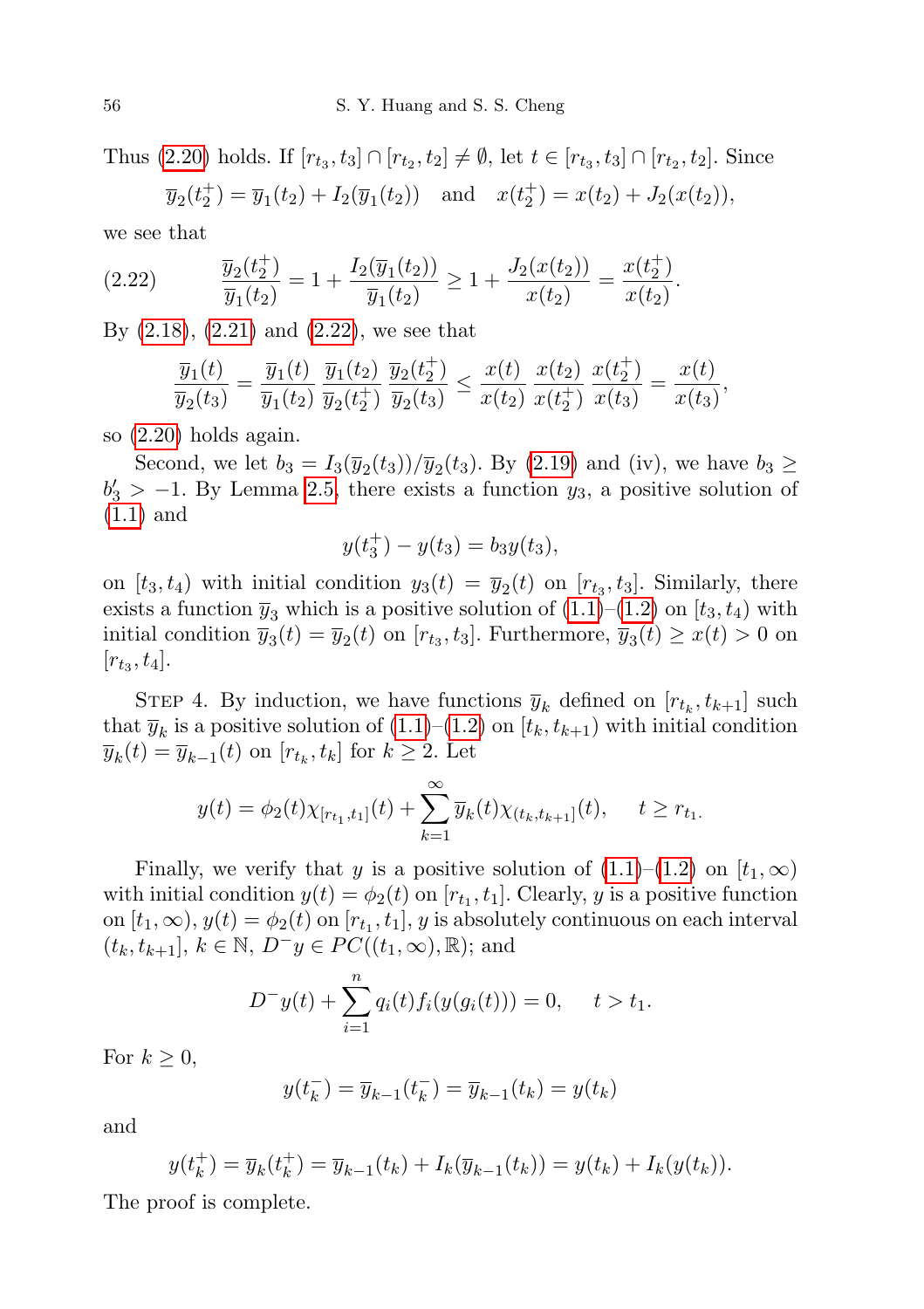<span id="page-14-0"></span>Corollary 2.6. Assume that the hypotheses of Theorem [2](#page-8-0).4 hold with (iv) replaced by

(iv') 
$$
I_k(\mu_2)/\mu_2 \geq J_k(\mu_1)/\mu_1
$$
 if  $\mu_2 \leq \mu_1 < 0$ .  
\nLet  $\phi_3, \phi_4 \in PC([\mathbf{r}_{\sigma}, \sigma], \mathbb{R})$  be such that  
\n(2.23)  
\n $\phi_3(\sigma)\phi_4(\sigma) \neq 0$ ,  $\phi_4(t) \leq \phi_3(t) \leq 0$  and  $\frac{\phi_3(t)}{\phi_3(\sigma)} \geq \frac{\phi_4(t)}{\phi_4(\sigma)}$  for  $\mathbf{r}_{\sigma} \leq t \leq \sigma$ .

 $\phi_3(\sigma)\phi_4(\sigma) \neq 0, \quad \phi_4(t) \leq \phi_3(t) \leq 0 \text{ and } \frac{\phi_3(t)}{\phi_3(\sigma)} \geq \frac{\phi_4(t)}{\phi_4(\sigma)}$ If  $x$  is a negative solution of

 $D^{-}x(t)+\sum_{n=1}^{n}$  $i=1$  $p_i(t)F_i(x(g_i(t))) \geq 0, \quad t \in [0,\infty) \setminus \Upsilon,$  $x(t_k^+)$  $k_{k}^{+}$ ) –  $x(t_{k}) = J_{k}(x(t_{k})), \quad k \in \mathbb{N},$ 

on  $[\sigma, d]$  satisfying the initial condition  $x(t) = \phi_3(t)$  on  $[r_{\sigma}, \sigma]$ , then system  $(1.1)$ – $(1.2)$  has a negative solution y on  $[\sigma, d)$  satisfying the initial condition  $y(t) = \phi_4(t)$  on  $[r_{\sigma}, \sigma]$  such that  $y(t) \leq x(t)$  on  $[r_{\sigma}, d)$ .

*Proof.* Let  $\widetilde{\phi}_3(t) = -\phi_3(t)$  and  $\widetilde{\phi}_4(t) = -\phi_4(t)$  on  $[r_{\sigma}, \sigma]$ . It is easy to see that  $\phi_3(\sigma)\phi_4(\sigma) \neq 0$ , and

$$
\widetilde{\phi}_4(t) \ge \widetilde{\phi}_3(t) \ge 0
$$
 and  $\frac{\widetilde{\phi}_3(t)}{\widetilde{\phi}_3(\sigma)} \ge \frac{\widetilde{\phi}_4(t)}{\widetilde{\phi}_4(\sigma)}$  for  $r_{\sigma} \le t \le \sigma$ .

Let  $\widetilde{F}_i(\mu) = -F_i(-\mu)$ ,  $\widetilde{f}_i(\mu) = -f_i(-\mu)$ ,  $\widetilde{I}_k(\mu) = -I_k(-\mu)$  and  $\widetilde{J}_k(\mu) =$  $-J_k(-\mu)$  where  $\mu \in \mathbb{R}$ ,  $i \in \mathbb{N}_n$  and  $k \in \mathbb{N}$ . Let  $z(t) = -x(t)$  on  $[r_{\sigma}, d)$ . Then z is a positive solution of

$$
D^{-}x(t) + \sum_{i=1}^{n} p_i(t)\widetilde{F}_i(x(g_i(t))) \le 0, \quad t \in [0, \infty) \setminus \Upsilon,
$$
  

$$
x(t_k^+) - x(t_k) = \widetilde{J}_k(x(t_k)), \quad k \in \mathbb{N},
$$

satisfying the initial condition  $z(t) = \tilde{\phi}_3(t)$  on  $[r_{\sigma}, \sigma]$ . It is easy to see that all  $F_i$ ,  $f_i$ ,  $I_k$  and  $J_k$  satisfy the hypotheses (i)–(iv) of Theorem [2.4.](#page-8-0) In view of (iv'), we may further see that  $\widetilde{I}_k(y)/y \geq \widetilde{J}_k(x)/x$  if  $0 < x \leq y$ . By Theorem [2.4,](#page-8-0) the system

$$
D^{-}x(t) + \sum_{i=1}^{n} q_i(t)\widetilde{f}_i(x(g_i(t))) = 0, \quad t \in [0, \infty) \setminus \Upsilon,
$$
  

$$
x(t_k^+) - x(t_k) = \widetilde{I}_k(x(t_k)), \quad k \in \mathbb{N},
$$

<span id="page-14-1"></span>has a positive solution  $\tilde{y}$  on  $[\sigma, d)$  such that  $\tilde{y}(t) = \tilde{\phi}_4(t)$  on  $[r_{\sigma}, \sigma]$  and  $\tilde{y}(t) \geq z(t)$  on  $[r_{\sigma}, d]$ . Let  $y(t) = -\tilde{y}(t)$  on  $[r_{\sigma}, d]$ . Then y is a negative solution of  $(1.1)$ – $(1.2)$  on  $[\sigma, d)$  such that  $y(t) \leq x(t)$  on  $[r_{\sigma}, d)$ .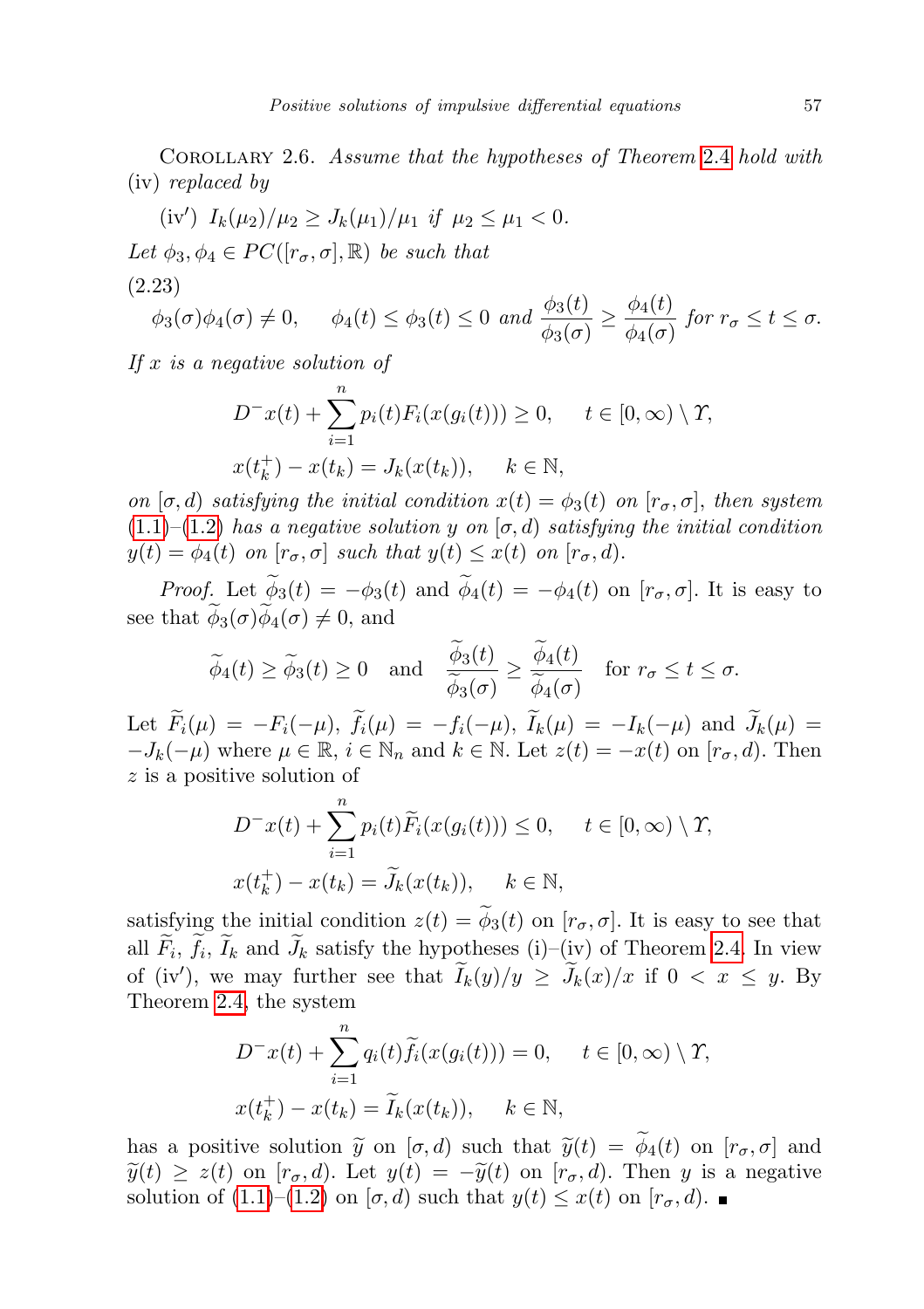COROLLARY 2.7. Assume that  $(A1)–(A5)$  hold, that for each  $k \in \mathbb{N}$ ,  $\mu I_k(\mu) \geq 0$  for  $\mu \neq 0$ , and for each  $i \in \mathbb{N}_n$ ,  $q_i$  is nonnegative, and  $f_i$ satisfies (B1) and (B3). If the equation

<span id="page-15-0"></span>(2.24) 
$$
y'(t) + \sum_{i=1}^{n} q_i(t) f_i(y(g_i(t))) = 0
$$

has an eventually positive (or negative) solution, then system  $(1.1)$ – $(1.2)$  has an eventually positive (respectively negative) solution as well.

*Proof.* Assume that  $x$  is an eventually positive or negative solution of [\(2.24\)](#page-15-0). Then there exists  $T > 0$  such that  $x(t) > 0$  for  $t \geq T$  or  $x(t) < 0$ for  $t \geq T$ . Let  $\phi(t) = x(t)$  for  $t \geq T$ ,  $F_i(\mu) = f_i(\mu)$  and  $J_k(\mu) = 0$  for  $\mu \in \mathbb{R}$ . In view of  $\mu I_k(\mu) \geq 0$  for  $\mu \neq 0$ , we see that  $I_k$  satisfy (iv) and (iv'). By Theorem [2.4](#page-8-0) and Corollary [2.6,](#page-14-0) system  $(1.1)$ – $(1.2)$  has an eventually positive (respectively negative) solution.

<span id="page-15-1"></span>COROLLARY 2.8. Assume that  $(A1)–(A5)$  hold, and for each  $i \in \mathbb{N}_n$ ,  $q_i$ is nonnegative, and  $f_i$  satisfies (B1) and (B3). Assume further that for each  $k \in \mathbb{N},$ 

$$
I_k(\mu_2)/\mu_2 \ge I_k(\mu_1)/\mu_1 \quad \text{if } 0 < |\mu_1| \le |\mu_2|.
$$

Then the following statements are equivalent:

(a) System  $(1.1)$ – $(1.2)$  has an eventually positive (or negative) solution. (b) For all  $(\varepsilon_1, \ldots, \varepsilon_n) \in (0,1]^n$ , the system

(2.25) 
$$
D^{-}x(t) + \sum_{i=1}^{n} \varepsilon_i q_i(t) f_i(x(g_i(t))) = 0, \quad t \in [0, \infty) \setminus \Upsilon,
$$

 $x(t_k^+)$ (2.26)  $x(t_k^+) - x(t_k) = I_k(x(t_k)), \quad k \in \mathbb{N},$ 

has an eventually positive (respectively negative) solution.

*Proof.* It is obvious that if by taking all  $\varepsilon_i = 1$  system  $(2.25)$ – $(2.26)$  has an eventually positive (or negative) solution, then  $(1.1)$ – $(1.2)$  also has an eventually positive (respectively negative) solution.

Conversely, assume that  $(1.1)$ – $(1.2)$  has an eventually positive solution x. Then there is  $\sigma \geq 0$  such that  $x(t) > 0$  for  $t \geq r_{\sigma}$ . Given  $(\varepsilon_1, \ldots, \varepsilon_n) \in$  $(0, 1]<sup>n</sup>$ , x is also a positive solution of

$$
D^{-}x(t) + \sum_{i=1}^{n} \varepsilon_i q_i(t) f_i(x(g_i(t))) \le 0, \quad t \in [0, \infty) \setminus \Upsilon,
$$
  

$$
x(t_k^+) - x(t_k) = I_k(x(t_k)), \quad k \in \mathbb{N},
$$

on  $[\sigma, \infty)$ . By Theorem [2.4,](#page-8-0) system [\(2.25\)](#page-15-1)–[\(2.26\)](#page-15-1) has a positive solution on  $[\sigma, \infty).$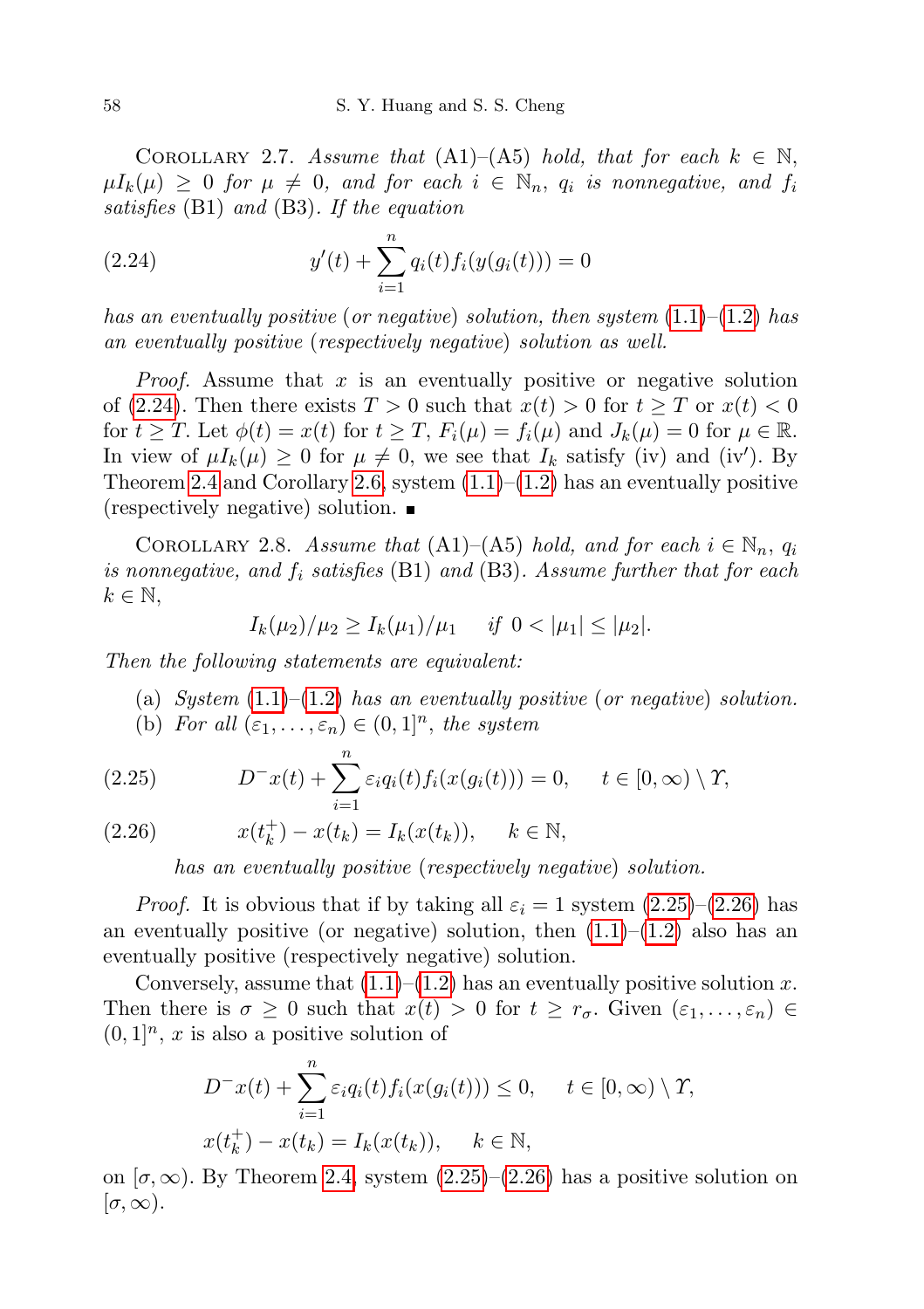Second, assume that  $(1.1)$ – $(1.2)$  has an eventually negative solution x. So there is  $\sigma \ge t_0$  such that  $x(t) < 0$  for  $t \ge r_\sigma$ . Given  $(\varepsilon_1, \ldots, \varepsilon_n) \in (0,1]^n$ , we see that  $x$  is a negative solution of

$$
D^{-}x(t) + \sum_{i=1}^{n} \varepsilon_i q_i(t) f_i(x(g_i(t))) \ge 0, \quad t \in [0, \infty) \setminus \Upsilon,
$$
  

$$
x(t_k^+) - x(t_k) = I_k(x(t_k)), \quad k \in \mathbb{N},
$$

on  $[\sigma, \infty)$ . By Corollary [2.6,](#page-14-0) system  $(2.25)$ – $(2.26)$  has a negative solution on  $[\sigma, \infty)$ .

REMARK. If we assume that  $\varepsilon_i = \varepsilon$  and  $f_i(\mu) = \mu$  for all  $i \in \mathbb{N}_n$  and  $I_k(\mu) = 0$  for all  $k \in \mathbb{N}$ , then Corollary [2.8](#page-15-1) is Lemma 4 in [\[5\]](#page-27-6).

However, it does not seem clear why Lemma 4 in [\[5\]](#page-27-6) can be applied to yield Theorem 2 in [\[5\]](#page-27-6) (see the last three paragraphs in the last section). As will be explained in the last section, our next theorem will solve this problem under some special conditions.

<span id="page-16-1"></span>THEOREM 2.9. Assume that  $(A1)$ – $(A5)$  hold, each  $I_k$  is linear, each  $q_i$ is nonnegative, and each  $f_i$  satisfies (B1). Assume further that there is at least one  $j \in \mathbb{N}_n$  such that  $g_j(t) < t$  for  $t \geq 0$  and the preimage  $g_j^{-1}(0)$  does not contain an open interval. Let  $\sigma \geq 0$  and  $\phi \in PC([r_{\sigma}, \sigma], \mathbb{R}^+)$  be given. Assume that there exists a sequence  $\{\varepsilon_j\}_{j=1}^{\infty} = \{(\varepsilon_{j1}, \ldots, \varepsilon_{jn})\}_{j=1}^{\infty}$  in  $(0, 1)^n$ such that

$$
\lim_{j \to \infty} \varepsilon_j = (1, \dots, 1)
$$

and for all  $j \in \mathbb{N}$ , the system

<span id="page-16-0"></span>(2.27) 
$$
x'(t) + \sum_{i=1}^{n} \varepsilon_{ji} q_i(t) f_i(x(g_i(t))) = 0, \quad t \in [0, \infty) \setminus \Upsilon,
$$

(2.28) 
$$
x(t_k^+) - x(t_k) = I_k(x(t_k)), \quad k \in \mathbb{N},
$$

has a positive solution  $y_{\varepsilon_j}$  on  $[\sigma,\infty)$  with initial condition  $y_{\varepsilon_j}(t) = \phi(t)$ on  $[r_{\sigma}, \sigma]$ . Then system [\(1.1\)](#page-0-0)–[\(1.2\)](#page-0-0) has a positive solution  $\overline{y}$  on  $(\sigma, \infty)$  with *initial condition*  $\overline{y}(t) = \phi(t)$  *on*  $[r_{\sigma}, \sigma]$ .

*Proof.* We let  $I_k(x) = b_k x$  on R where  $b_k$  are constants for  $k \in \mathbb{N}$ . By  $(A4)$ ,  $b_k > -1$  for  $k \in \mathbb{N}$ . We recall  $B(s,t)$  defined by  $(1.6)$ . Without loss of generality, we may assume  $\sigma = 0$ . For each  $j \in \mathbb{N}$ , define

$$
x_{\varepsilon_j}(t) = \begin{cases} \phi(t) & \text{if } r_0 \le t \le 0, \\ B(0, t)^{-1} y_{\varepsilon_j}(t) & \text{if } t > 0. \end{cases}
$$

We note that for each  $j \in \mathbb{N}$ ,  $x_{\varepsilon_j}(t) > 0$  on  $[r_0, \infty)$  and

$$
x_{\varepsilon_j}(t_k^+) = \frac{y_{\varepsilon_j}(t_k^+)}{B(0, t_k^+)} = \frac{(1+b_k)y_{\varepsilon_j}(t_k)}{(1+b_k)B(0, t_k)} = x_{\varepsilon_j}(t_k), \quad k \in \mathbb{N}.
$$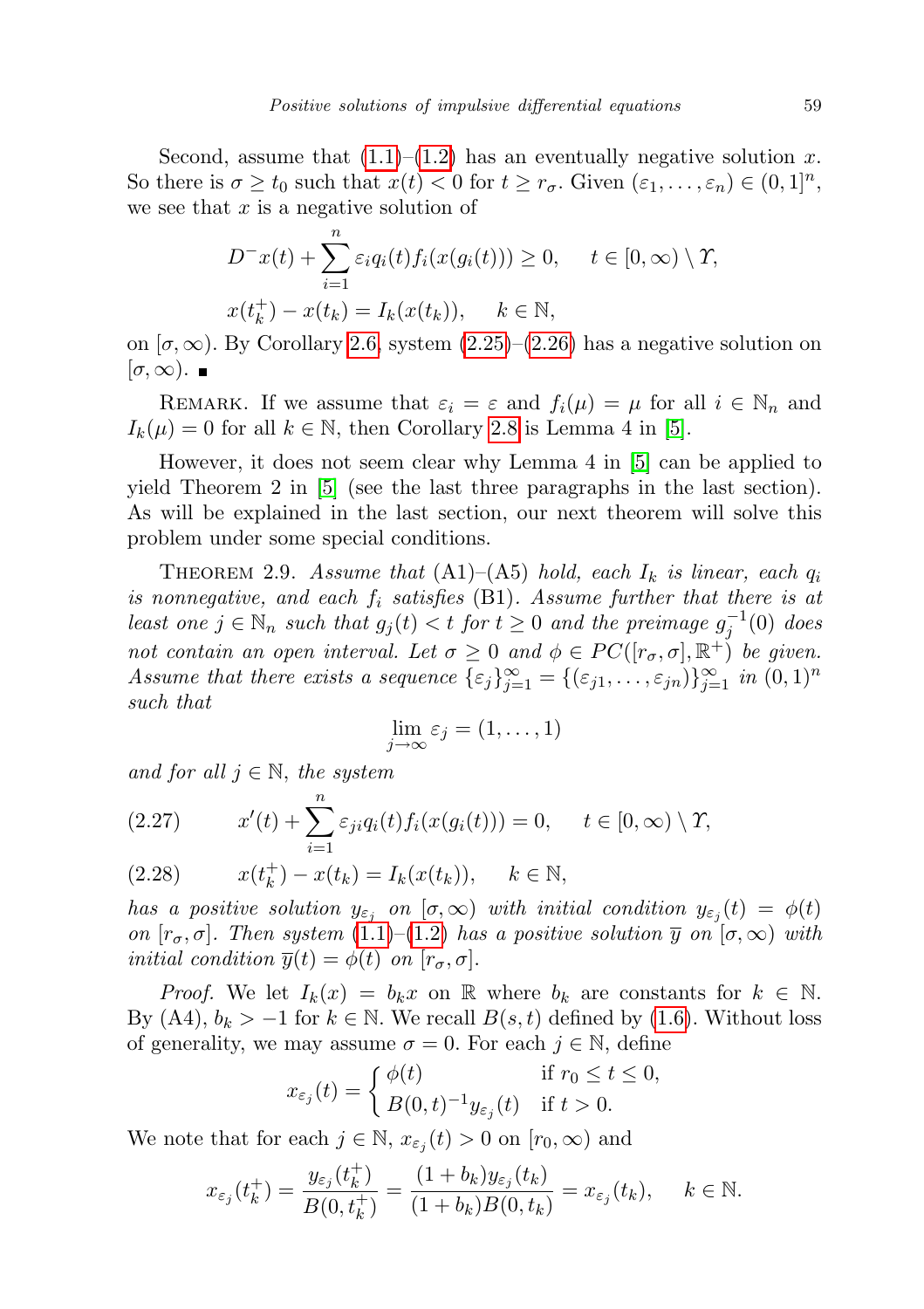Thus  $x_{\varepsilon_j}$  is a positive continuous function on  $[0, \infty)$  for each  $j \in \mathbb{N}$ . By  $(2.27)$ , it is easy to check that for any  $j \in \mathbb{N}$ ,  $x_{\varepsilon_j}$  is a positive solution of

<span id="page-17-1"></span>(2.29) 
$$
D^{-}x(t) + \sum_{i=1}^{n} \varepsilon_{ji} \frac{q_i(t)}{B(0,t)} f_i(B(0,g_i(t))x(g_i(t))) = 0
$$

on  $[0, \infty)$  with initial condition  $x_{\varepsilon_i}(t) = \phi(t)$  on  $[r_0, 0]$ . If we can find a positive solution  $\bar{x}$  of

(2.30) 
$$
D^{-}x(t) + \sum_{i=1}^{n} \frac{q_i(t)}{B(0,t)} f_i(B(0,g_i(t))x(g_i(t))) = 0
$$

on  $[0, \infty)$  with initial condition  $\overline{x}(t) = \phi(t)$  on  $[r_{t_0}, t_0]$ , then

<span id="page-17-0"></span>
$$
\overline{y}(t) = \begin{cases} \phi(t) & \text{if } r_0 \le t \le 0, \\ B(0, t)\overline{x}(t) & \text{if } t > 0, \end{cases}
$$

as required. To this end, we first prove that for any  $A > 0$ , equation [\(2.30\)](#page-17-0) has a positive solution  $\bar{x}_A$  on [0, A] satisfying the initial condition  $\bar{x}(t) = \phi(t)$ on  $[r_0, 0]$ . In view of  $(2.29)$  and  $x_{\varepsilon_j}(t) > 0$  on  $[r_0, \infty)$ , it is easy to see that  $x_{\varepsilon_j}$  is decreasing on  $[0, \infty)$  for each  $j \in \mathbb{N}$ . Thus for all  $j \in \mathbb{N}$ ,

$$
|x_{\varepsilon_j}(t)| \le m_1, \quad r_0 \le t \le A,
$$

where  $m_1 = ||\phi||_{[r_0,0]}$ . So  $\{x_{\varepsilon_j}(t) : j \in \mathbb{N}\}\$ is uniformly bounded in  $[0, A]$ . Let

$$
M_1 = \max_{i \in \mathbb{N}_n} \|q_i\|_{[0,A]}.
$$

There are  $m_2 > 0$  and  $M_2 > 0$  such that  $m_2 \leq B(0,t) \leq M_2$  on [0, A]. Integrating  $(2.29)$  from 0 to t, we see that

<span id="page-17-2"></span>(2.31) 
$$
x_{\varepsilon_j}(t) = \phi(0) - \sum_{i=1}^n \varepsilon_{ji} \int_0^t \frac{q_i(s)}{B(0,s)} f_i(B(0,g_i(s)) x_{\varepsilon_j}(g_i(s))) ds
$$

where  $0 \le t \le A$  and  $j \in \mathbb{N}$ . By continuity of  $f_i, i \in \mathbb{N}_n$ , there is  $M_3 > 0$ such that for each  $i \in \mathbb{N}_n$ ,  $|f_i(\mu)| \leq M_3$  if  $|\mu| \leq m_1 M_2$ . By [\(2.31\)](#page-17-2), we have

$$
|x_{\varepsilon_j}(\eta) - x_{\varepsilon_j}(\varsigma)| = \sum_{i=1}^n \varepsilon_{ji} \int_{\varsigma}^{\eta} \frac{q_i(s)}{B(0, s)} f_i(B(0, g_i(s)) x_{\varepsilon_j}(g_i(s))) ds
$$
  

$$
\leq \sum_{i=1}^n \int_{\varsigma}^{\eta} \frac{q_i(s)}{B(0, s)} f_i(B(0, g_i(s)) x_{\varepsilon_j}(g_i(s))) ds
$$
  

$$
\leq n \frac{M_1}{m_2} M_3(\eta - \varsigma)
$$

where  $0 \leq \varsigma \leq \eta \leq A$  and  $j \in \mathbb{N}$ . So  $\{x_{\varepsilon_j}(t) : j \in \mathbb{N}\}\)$  is equicontinuous in [0, A]. By Ascoli–Arzelà's Theorem, there exists a subsequence  $\{\widetilde{\varepsilon}_j\}_{j=1}^\infty$  of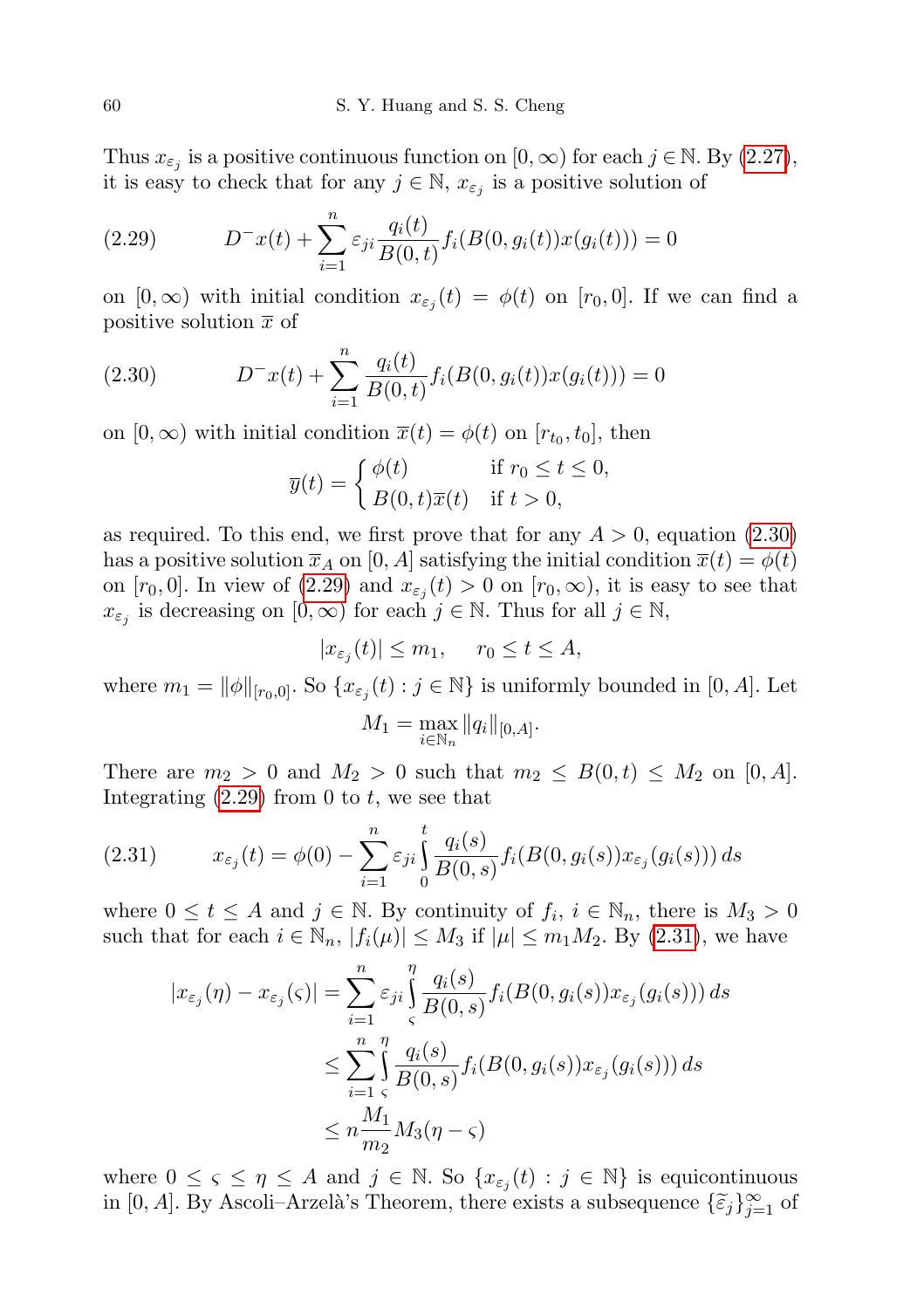$\{\varepsilon_j\}_{j=1}^{\infty}$  and a function  $\widetilde{x}_A$  defined on  $[0, A]$  such that

$$
\lim_{j \to \infty} x_{\widetilde{\varepsilon}_j}(t) = \widetilde{x}_A(t) \quad \text{ uniformly on } [0, A]
$$

where

$$
\lim_{j \to \infty} \widetilde{\varepsilon}_j = (1, \dots, 1).
$$

Define

$$
\overline{x}_A(t) = \begin{cases} \phi(t) & \text{if } r_0 \le t \le 0, \\ \widetilde{x}_A(t) & \text{if } 0 < t \le A. \end{cases}
$$

By uniform convergence,  $\overline{x}_A$  is decreasing on  $[0, A]$  and  $\overline{x}_A$  is a nonnegative solution of [\(2.30\)](#page-17-0) on [0, A] with initial condition  $\bar{x}_A(t) = \phi(t)$  on [ $r_0$ , 0]. Let

 $A^* = \sup\{A > 0 : (2.30)$  $A^* = \sup\{A > 0 : (2.30)$  has a decreasing nonnegative solution on  $[0, A]\}.$ 

Clearly,  $A^* = \infty$ . Thus there exists a function  $\bar{x}$  that is decreasing on  $[0, \infty)$ and is a nonnegative solution of [\(2.30\)](#page-17-0) on [0,  $\infty$ ) with initial condition  $\overline{x}(t)$  =  $\phi(t)$  on  $[r_0, 0]$ . Let

$$
T = \inf\{t \ge 0 : \overline{x}(t) = 0\}.
$$

If  $T$  is infinite, our proof is complete. Assume therefore that  $T$  is finite. We note that  $T > 0$  due to  $\phi(0) > 0$ . Since  $\overline{x}(t) \geq 0$  and  $\overline{x}$  is decreasing on  $[0, \infty)$ , we see that  $\overline{x}(t) = 0$  for  $t \geq T$ . Since  $g_i(T) < T$ , by continuity of  $g_i(t)$ , there exists  $h_T > 0$  such that  $g_i(t) < T$  for  $T \le t \le T + h_T$ . For  $T < t < T + h_T$ , we note that  $\overline{x}(g_i(t)) > 0$  and

$$
0 = D^{-} \overline{x}(t) = -\sum_{i=1}^{n} \frac{q_i(t)}{B(0,t)} f_i(\overline{x}(g_i(t))) \le \frac{q_j(t)}{B(0,t)} f_j(\overline{x}(g_j(t))) \le 0.
$$

Then  $q_j(t) = 0$  on  $(T, T + h_T)$ .

REMARK. Under the same initial condition, one of the hypotheses of Theorem [2.9,](#page-16-1) that there is at least one  $j \in \mathbb{N}_n$  such that  $g_j(t) < t$  for  $t \geq 0$  and the preimage  $g_j^{-1}(0)$  does not contain an open interval, cannot be omitted. Otherwise, a counterexample can be given (see Example [3.2](#page-21-0) below).

REMARK. From the proofs of our theorems and corollaries, we may see that if we only consider the existence of positive (or negative) solutions, it is sufficient that the functions  $F_i$  and  $f_i$  satisfy (B3) and (B4) on  $\mathbb{R}^+$  $(respectively \mathbb{R}^-).$ 

## <span id="page-18-1"></span>3. Examples

<span id="page-18-0"></span>EXAMPLE 3.1 (Lasota–Wa $\dot{z}$ ewska equation). Consider the equation

(3.1) 
$$
D^{-}N(t) = -aN(t) + pe^{-rN(g(t))}, \quad t \ge 0,
$$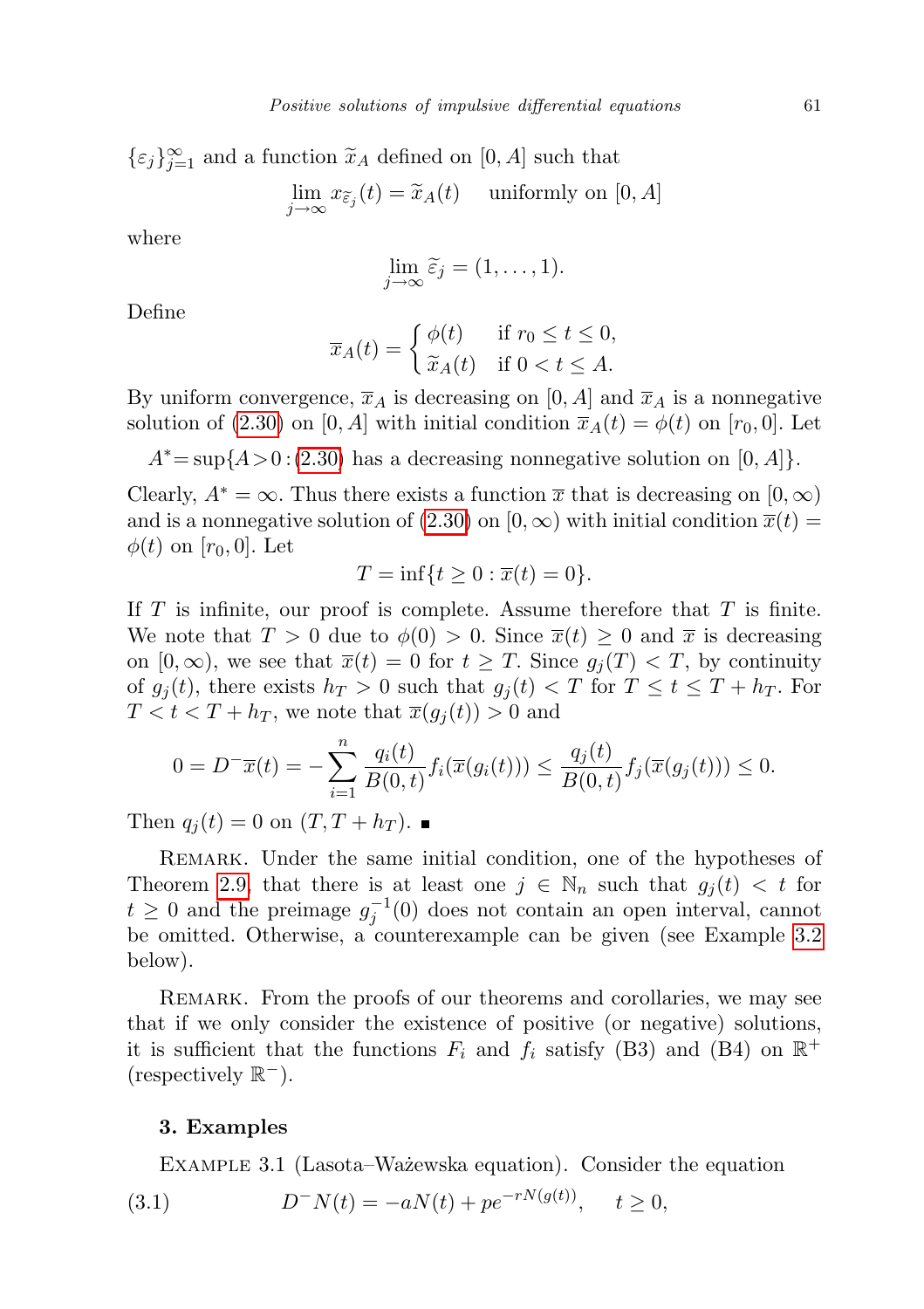where  $a, p, r > 0$  and q is continuous on  $[0, \infty)$  such that  $q(t) < t$  and  $\lim_{t\to\infty} g(t) = \infty$ . The unique equilibrium  $N^*$  of equation [\(3.1\)](#page-18-0) is positive and satisfies the equation

$$
N^* = \frac{p}{a}e^{-rN^*}.
$$

Consider the following impulsive condition:

<span id="page-19-0"></span>(3.2) 
$$
N(t_k^+) - N^* = (1 + b_k)(N(t_k) - N^*), \quad k \in \mathbb{N},
$$

where  $b_k > -1$  and  $\{t_k\}_{k \in \mathbb{N}}$  satisfies (A3). After the change of variables  $r(N(t) - N^*) = x(t),$ 

the impulsive system  $(3.1)$  and  $(3.2)$  takes the form

$$
(3.3) \tD^{-}x(t) + ax(t) + arN^{*}(1 - e^{-x(g(t))}) = 0, \t t \in [0, \infty) \setminus \Upsilon,
$$

 $x(t_k^+$ (3.4)  $x(t_k^+) - x(t_k) = b_k x(t_k), \quad k \in \mathbb{N}.$ 

Consider the impulsive system

(3.5) 
$$
D^{-}x(t) + ax(t) + arN^{*}x(g(t)) = 0, \quad t \in [0, \infty) \setminus \Upsilon,
$$

$$
(3.6) \t x(t_k^+) - x(t_k) = b_k x(t_k), \t k \in \mathbb{N}.
$$

The following statements are true:

- (i) If the impulsive system  $(3.5)$ – $(3.6)$  has an eventually positive (or negative) solution, then  $(3.3)$ – $(3.4)$  has an eventually positive (respectively negative) solution.
- (ii) Assume

$$
\sum_{k:\,b_k>0}b_k<\infty.
$$

<span id="page-19-1"></span>If the impulsive system  $(3.3)$ – $(3.4)$  has an eventually positive (or negative) solution, then the impulsive system  $(3.5)$ – $(3.6)$  has an eventually positive (respectively negative) solution.

(iii) Assume  $b_k \geq 0$  for  $k \in \mathbb{N}$  and

(3.8) 
$$
arN^* \int_{g(t)}^t e^{a(s-g(s))} ds \leq \frac{1}{e}, \quad t \geq \sigma,
$$

<span id="page-19-2"></span>for some  $\sigma \geq 0$ . Then the impulsive system  $(3.3)$ – $(3.4)$  has eventually positive and eventually negative solutions.

Proof of (i). Let  $q_1(t) = p_1(t) = a, q_2(t) = p_2(t) = arN^*, f_1(\mu) =$  $F_1(\mu) = F_2(\mu) = \mu$  and  $f_2(\mu) = 1 - e^{-\mu}$  for  $\mu \in \mathbb{R}$  and  $t \geq 0$ . Clearly,  $f_1$  and  $F_1$  satisfy (A1) and (B1)–(B4) on  $\mathbb{R}$ ,  $f_2$  satisfies (A1), (B1), (B2) and (B4) on R,  $F_2$  satisfies (A1), (B1) and (B3) on R. Furthermore,  $p_i(t) \geq$  $q_i(t) \geq 0$  on  $[0,\infty)$  and  $f_i(\mu) \leq F_i(\mu)$  on  $\mathbb{R}^+$  for  $i = 1,2$ . By Theorem [2.4](#page-8-0) and Corollary [2.6,](#page-14-0) it is easy to see that (i) is true.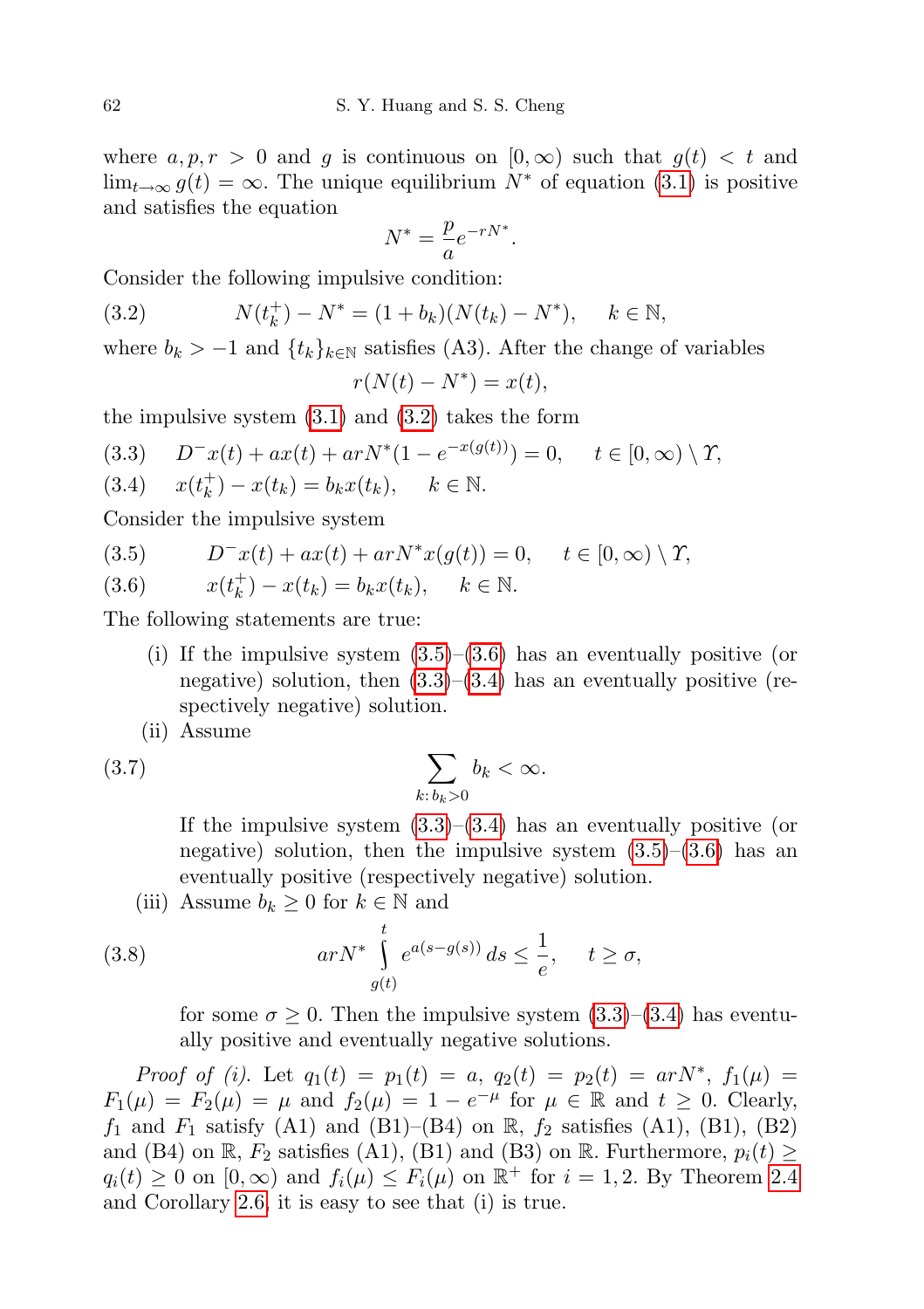*Proof of (ii).* If [\(3.3\)](#page-19-0)–[\(3.4\)](#page-19-0) has an eventually positive solution  $x_1$ , then there is  $T > 0$  such that  $x_1(t) > 0$  for  $t \geq T$ . We note that  $\liminf_{\mu \to \infty} f_i(\mu) > 0$ for  $i = 1, 2$ , and

$$
\int_{t}^{\infty} arN^{*} ds = \int_{t}^{\infty} a ds = +\infty \quad \text{for any } t > 0.
$$

Let

$$
c_k = \begin{cases} 1 + b_k & \text{if } b_k \ge 0, \\ 1 & \text{if } -1 < b_k < 0. \end{cases}
$$

Then

 $|(1 + b_k)\mu| \leq c_k|\mu|$ 

for all  $k \in \mathbb{N}$  and  $\mu \in \mathbb{R}$ . By [\(3.7\)](#page-19-1), we see that

$$
\sum_{k \in \mathbb{N}} (c_k - 1) = \sum_{b_k > 0} b_k < \infty.
$$

By Lemma 4 in [\[3\]](#page-27-5), we see that  $\lim_{t\to\infty} x_1(t) = 0$ . We note that  $f_2'(0) = 1$ . Then for any  $\varepsilon \in (0,1)$ , there exists  $\sigma > T$  such that  $r_{\sigma} > T$  is defined by [\(1.5\)](#page-2-0), and  $f_2(x_1(t))/x_1(t) \geq (1 - \varepsilon)$  for  $t \geq T$ . So the impulsive system

$$
D^{-}x(t) + ax(t) + arN^{*}(1 - \varepsilon)x(g(t)) \le 0, \quad t \in [0, \infty) \setminus \Upsilon,
$$
  

$$
x(t_{k}^{+}) - x(t_{k}) = b_{k}x(t_{k}), \quad k \in \mathbb{N},
$$

has an eventually positive solution  $x_1$  for all  $\varepsilon \in (0,1)$ . By Theorem [2.4,](#page-8-0) the impulsive system

$$
D^{-}x(t) + ax(t) + arN^{*}(1 - \varepsilon)x(g(t)) = 0, \quad t \in [0, \infty) \setminus \Upsilon,
$$
  

$$
x(t_{k}^{+}) - x(t_{k}) = b_{k}x(t_{k}), \quad k \in \mathbb{N},
$$

has a positive solution  $y_{\varepsilon}$  on  $[\sigma, \infty)$  with initial condition  $y_{\varepsilon}(t) = x_1(t)$ on  $[r_{\sigma}, \sigma]$  for  $\varepsilon \in (0, 1)$ . Since  $g(t) < t$ , and  $ar^2N^* > 0$ , by Theorem [2.9](#page-16-1) system  $(3.5)$ – $(3.6)$  has an eventually positive solution. If  $(3.3)$ – $(3.4)$  has an eventually negative solution  $x_2$ , let  $\tilde{f}_2(\mu) = -f_2(-\mu)$ . Then  $\tilde{f}'_2(0) = 1$  and the impulsive system

$$
D^{-}x(t) + ax(t) + arN^{*}\tilde{f}_{2}(x(g(t))) = 0, \quad t \in [0, \infty) \setminus \Upsilon,
$$
  

$$
x(t_{k}^{+}) - x(t_{k}) = b_{k}x(t_{k}), \quad k \in \mathbb{N},
$$

has an eventually positive solution  $-x_2$ . Similarly, [\(3.5\)](#page-19-0)–[\(3.6\)](#page-19-0) has an eventually positive solution. Since [\(3.5\)](#page-19-0) and [\(3.6\)](#page-19-0) are linear, the impulsive system  $(3.5)$ – $(3.6)$  has an eventually negative solution as well. Therefore, (ii) is true.

*Proof of (iii).* By  $(3.8)$  and Theorem 3.3.1 in [\[8\]](#page-27-8), the equation  $D^{-}x(t) + ax(t) + arN^{*}x(q(t)) = 0$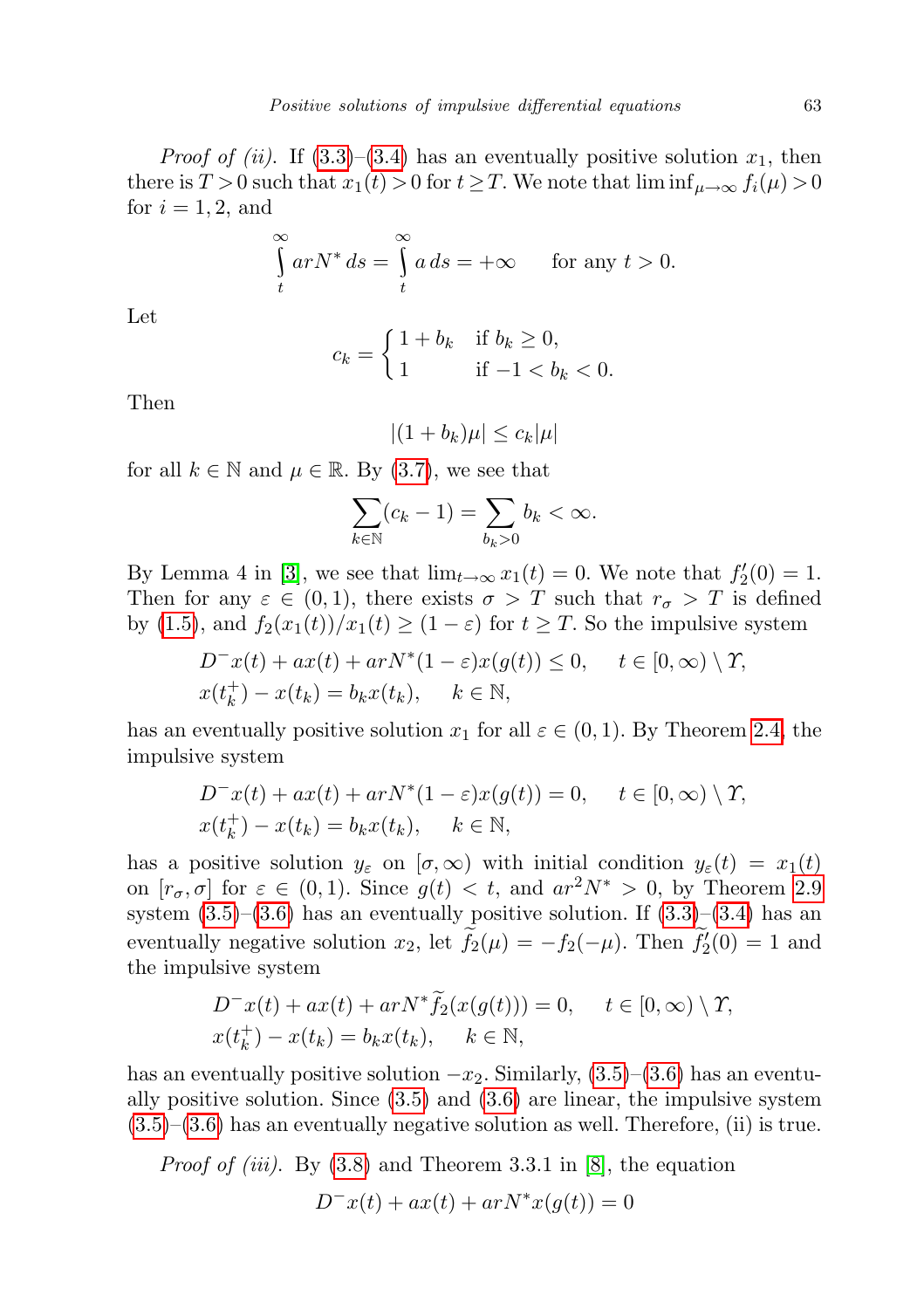has eventually positive and eventually negative solutions. By Corollary [2.7,](#page-14-1) system  $(3.5)$ – $(3.6)$  has eventually positive and eventually negative solutions. By (i), statement (iii) is true.

We recall that a function  $\varphi$  defined for all sufficiently large t is nonoscil*latory* if  $\varphi$  is eventually positive or eventually negative. In the rest of this section, we compare Theorems 9 and 10 in [\[3\]](#page-27-5) with our results.

It is easy to see that Theorem 9 in [\[3\]](#page-27-5) follows from (ii) of Example [3.1](#page-18-1) and Corollary [2.8,](#page-15-1) and Theorem 10 in [\[3\]](#page-27-5) follows from (i). In view of (i) and (ii) of Example [3.1,](#page-18-1) we can further improve the sufficient conditions of Theorem 9 and 10 in [\[3\]](#page-27-5) so that their conclusions are still true. More specifically, the condition " $-1 < b_k \leq 0$ " in Theorem 9 of [\[3\]](#page-27-5) can be replaced by [\(3.7\)](#page-19-1), and the condition " $b_k \geq 0$ " in Theorem 10 of [\[3\]](#page-27-5) can be replaced by " $b_k > -1$ ". We note that if [\(3.7\)](#page-19-1) holds, by statements (i) and (ii) in Example [3.1,](#page-18-1) the impulsive system  $(3.3)$ – $(3.4)$  has a nonoscillatory solution if, and only if,  $(3.5)$ – $(3.6)$  has a nonoscillatory solution. This means that our results can lead to more complete results.

The following example shows that the condition in Theorem [2.9](#page-16-1) that there is at least one  $j \in \mathbb{N}_n$  such that  $g_i(t) < t$  for  $t \geq 0$  and the preimage  $g_j^{-1}(0)$  does not contain an open interval, cannot be removed.

<span id="page-21-0"></span>Example 3.2. We consider a "nonimpulsive" equation

(3.9) 
$$
x'(t) + \varepsilon p_1(t)x(g_1(t)) + \varepsilon p_2(t)x(g_2(t)) = 0
$$

where  $\varepsilon \in (0, 1], g_1(t) = t, g_2(t) = t - 1, p_1(t) = 1$  for  $t \ge 0$  and

<span id="page-21-1"></span>
$$
p_2(t) = \begin{cases} 2(1-t)e^{-t} & \text{if } 0 \le t \le 1, \\ 0 & \text{if } t > 1. \end{cases}
$$

Clearly, there does not exist  $j \in \mathbb{N}_2$  such that  $g_j(t) < t$  for  $t \geq 0$  and the preimage  $g_j^{-1}(0)$  does not contain an open interval. Let

$$
a(\varepsilon) = (3\varepsilon^2 - 2\varepsilon + 1)e^{-\varepsilon} - 2\varepsilon e^{-1}, \quad \varepsilon \in (0, 1).
$$

First, we claim that  $a(\varepsilon) > 0$  for  $0 < \varepsilon < 1$ . Indeed, we have

$$
a'(\varepsilon) = (-3\varepsilon^2 + 8\varepsilon - 3)e^{-\varepsilon} - 2e^{-1}
$$
 and  $a''(\varepsilon) = (3\varepsilon^2 - 14\varepsilon + 11)e^{-\varepsilon}$ 

for  $0 < \varepsilon < 1$ . Since  $a''(\varepsilon) > 0$  for  $0 < \varepsilon < 1$  and  $a'(1^-) = 0$ , we see that  $a'(\varepsilon) < 0$  for  $0 < \varepsilon < 1$ . It follows from  $a(1^-) = 0$  that  $a(\varepsilon) > 0$  for  $0 < \varepsilon < 1$ . Second, by straightforward computation, the continuous functions

$$
x_{\varepsilon}(t) = \begin{cases} 1 & \text{if } t \in [-1,0], \\ \frac{3\varepsilon^2 - 2\varepsilon + 1}{(\varepsilon - 1)^2} e^{-\varepsilon t} - \left(\frac{2\varepsilon}{\varepsilon - 1}(t - 1) + \frac{2\varepsilon}{(\varepsilon - 1)^2}\right) e^{-t} & \text{if } t \in (0,1], \\ \frac{a(\varepsilon)}{(\varepsilon - 1)^2} e^{-\varepsilon t} & \text{if } t \in (1,\infty), \end{cases}
$$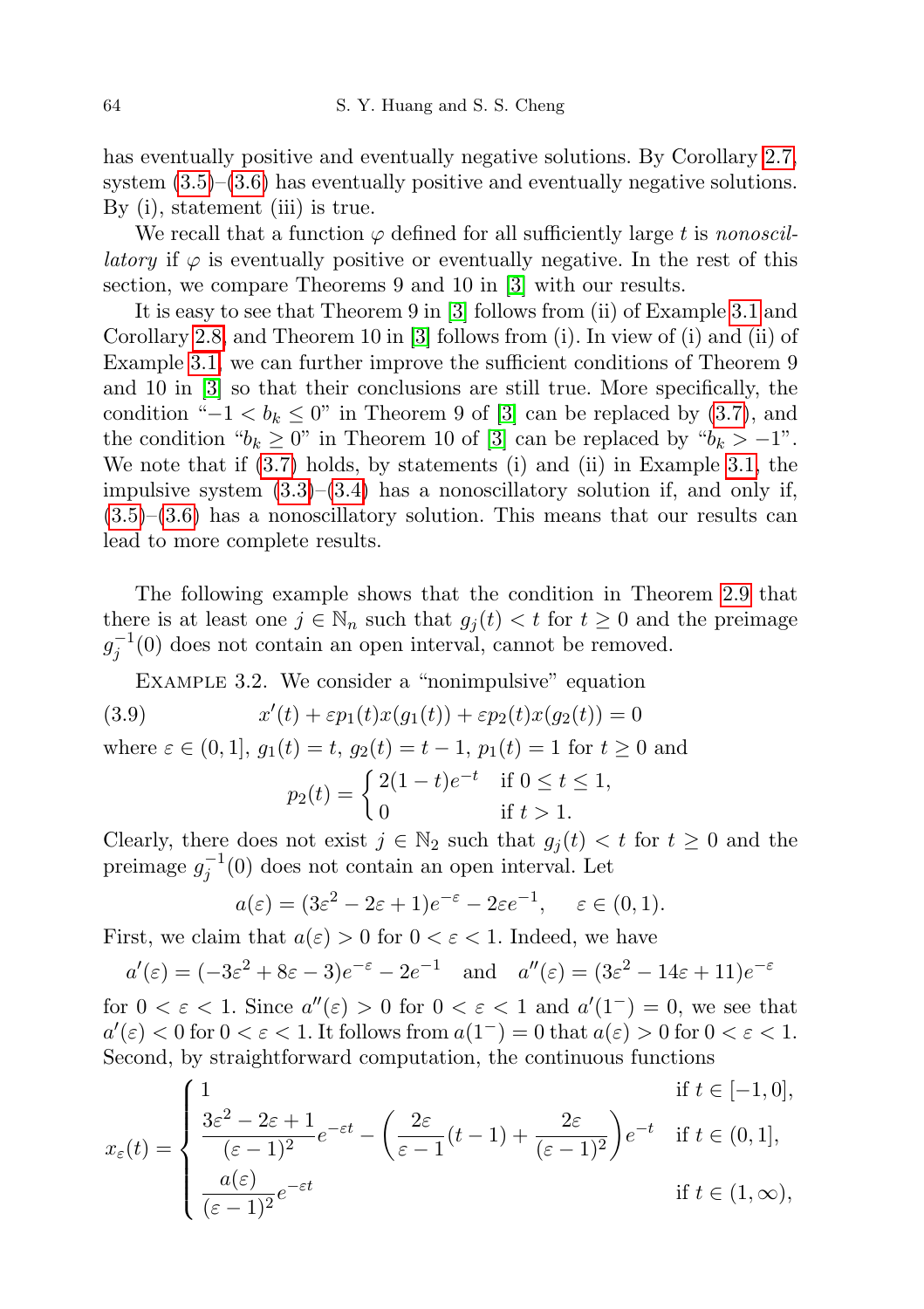where  $\varepsilon \in (0,1)$ , and

$$
x_{\varepsilon=1}(t) = \begin{cases} 1 & \text{if } t \in [-1,0], \\ e^{-t}(1-t)^2 & \text{if } t \in (0,1], \\ 0 & \text{if } t \in (1,\infty), \end{cases}
$$

are solutions of [\(3.9\)](#page-21-1) with initial condition  $x_{\varepsilon}(t) = x_{\varepsilon=1}(t) = 1$  on  $[-1, 0]$ . By our claim, we see that  $x_{\varepsilon}$  are positive for  $0 < \varepsilon < 1$ , but the solution  $x_1$ of [\(3.9\)](#page-21-1) (where  $\varepsilon = 1$ ) is not eventually positive.

4. Discussions. One of the motivations of our study is to obtain results that can help us fill in the gap caused by some mistakes of [\[5\]](#page-27-6), mentioned in the introduction. To see that such gaps exist, we need to explain briefly what details are involved and what our previous results can achieve.

The first occurs in the proofs of Lemmas 1 and 2 in [\[5\]](#page-27-6). More specifically, the authors used Theorem 3.2.1 of [\[8\]](#page-27-8), but as will be seen below, the hypotheses of that theorem are quite restrictive and hence the proofs in [\[5\]](#page-27-6) are not justified.

For ease of discussion, we first recall Theorem 3.2.1 of [\[8\]](#page-27-8).

<span id="page-22-0"></span>THEOREM 4.1 (see [\[8,](#page-27-8) Theorem 3.2.1]). Suppose that  $p_i, q_i, r_i, \tau_i$  are positive continuous functions on  $[t_0, T)$  where  $t_0 < T \leq \infty$  and  $i \in \mathbb{N}_n$ , and that

 $p_i(t) > q_i(t) > r_i(t)$ ,  $t_0 \le t \le T$  and  $i \in \mathbb{N}_n$ .

Assume that x, y and z are continuous solutions of

$$
x'(t) + \sum_{i=1}^{n} p_i(t)x(t - \tau_i(t)) \le 0,
$$
  

$$
x'(t) + \sum_{i=1}^{n} q_i(t)x(t - \tau_i(t)) = 0,
$$

and

<span id="page-22-1"></span>
$$
x'(t) + \sum_{i=1}^{n} r_i(t)x(t - \tau_i(t)) \ge 0,
$$

respectively, such that  $x(t) > 0$  for  $t_0 \le t < T$ ,  $z(t_0) \ge y(t_0) \ge x(t_0)$ ,

(4.1) 
$$
\frac{x(t)}{x(t_0)} \ge \frac{y(t)}{y(t_0)} \ge \frac{z(t)}{z(t_0)} \ge 0, \quad r_{t_0} \le t < t_0.
$$

Then  $z(t) \geq y(t) \geq x(t)$  for  $t_0 \leq t < T$ .

We note that the initial functions in the hypotheses of Theorem [4.1](#page-22-0) are assumed to be continuous. But the initial functions used in the proofs of Lemmas 1 and 2 in [\[5\]](#page-27-6) may not. Therefore, it is not justified to cite Theorem [4.1.](#page-22-0) Besides, when the authors cite Theorem [4.1](#page-22-0) to construct the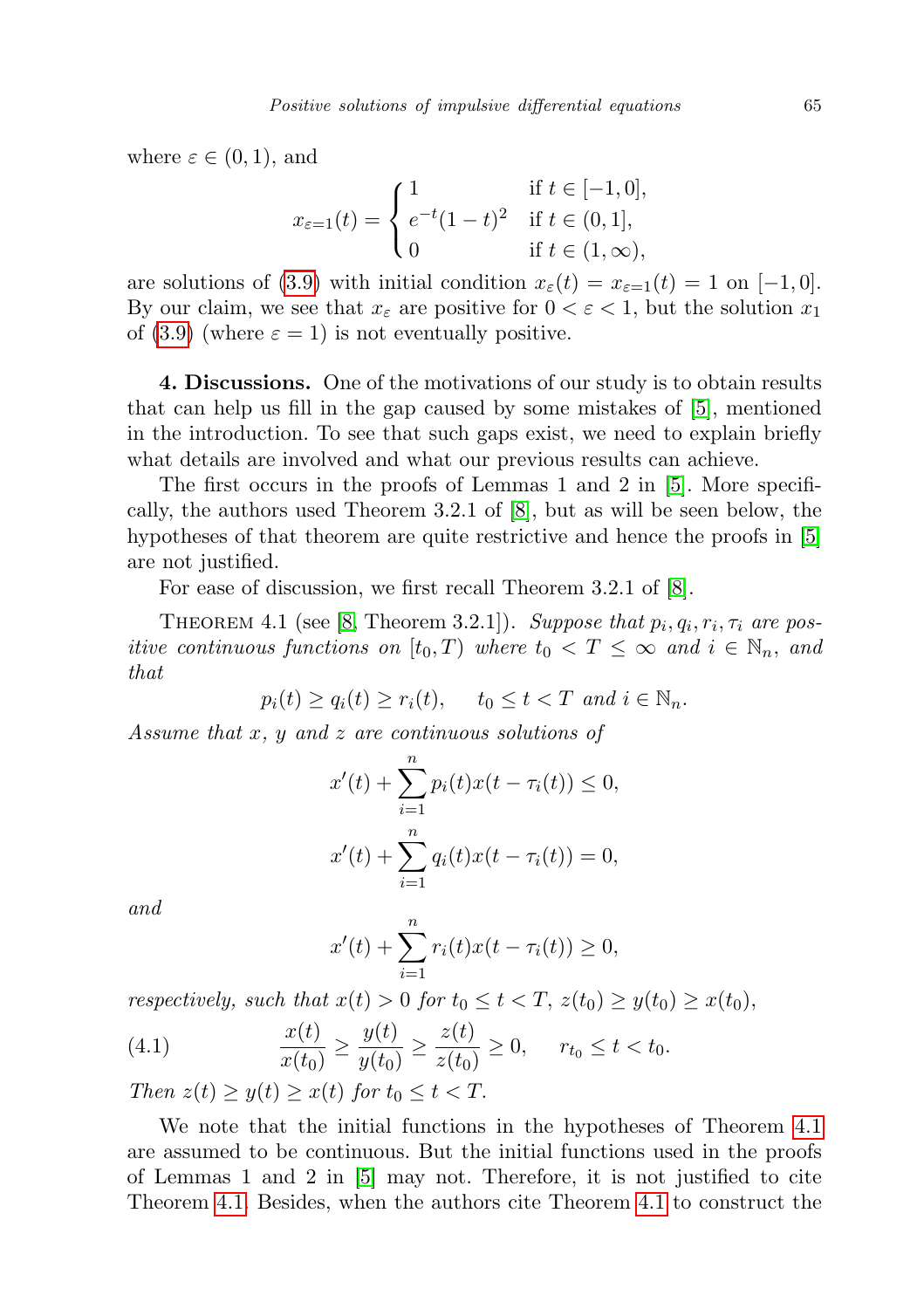solutions on each interval  $(t_k, t_{k+1}]$ , they seem to ignore the necessity to test whether the initial functions satisfy the hypotheses of Theorem [4.1](#page-22-0) (in particular, condition [\(4.1\)](#page-22-1) above). Furthermore, if we follow their proofs of Lemmas 1 and 2 in [\[5\]](#page-27-6), we will find that Theorem [4.1](#page-22-0) cannot be used in general. We will give an example to explain our observation. Consider the system

(4.2) 
$$
x'(t) + \frac{1}{2e}x(t-1) = 0, \quad t \in [0, \infty) \setminus \Upsilon,
$$

(4.3) 
$$
x(t_k^+) - x(t_k) = I_k(x(t_k)), \quad k \in \mathbb{N},
$$

where  $t_k = 0.5k$  and  $I_k(\mu) = \text{sgn}(\mu) \sqrt[4]{|\mu|}$  for  $\mu \in \mathbb{R}$  and  $k \in \mathbb{N}$ . Then  $I_k$  is nondecreasing for each  $k \in \mathbb{N}$ . We know that the equation  $x'(t) + e^{-1}x(t-1)$  $= 0$  has a positive solution  $e^{-t}$ . By Corollary [2.7,](#page-14-1) there exists a positive solution x of

$$
x'(t) + \frac{1}{e}x(t-1) = 0, \quad t \in [0, \infty) \setminus \Upsilon,
$$
  

$$
x(t_k^+) - x(t_k) = I_k(x(t_k)), \quad k \in \mathbb{N},
$$

on  $[1, \infty)$  with initial condition  $x(t) = e^{-t}$  on  $[0, 1]$ . Then x is also a positive solution of

$$
x'(t) + \frac{1}{2e}x(t-1) \le 0, \quad t \in [0, \infty) \setminus \Upsilon,
$$
  

$$
x(t_k^+) - x(t_k) = I_k(x(t_k)), \quad k \in \mathbb{N}
$$

on  $[1, \infty)$  with initial condition  $x(t) = e^{-t}$  on  $[0, 1]$ . Thus the hypotheses of Lemma 1 in [\[5\]](#page-27-6) are satisfied. By the proof of Lemma 1 in [\[5\]](#page-27-6), there would exist a solution y of  $(4.2)$ – $(4.3)$  on  $[1, 2]$  with initial condition  $y(t) = e^{-t}$  on [0, 1]. By straightforward computations,

$$
x(t) = \frac{1}{e^t} + \frac{1}{\sqrt[4]{e}} - \frac{1}{e}
$$
 on (1, 1.5],  

$$
x(t) = \frac{1}{e^t} + \sqrt[4]{x(1.5)} - \frac{1}{e^{1.5}}
$$
 on (1.5, 2],

and

$$
y(t) = \frac{1}{2e^t} + \frac{1}{\sqrt[4]{e}} - \frac{1}{2e}
$$
 on (1, 1.5],  

$$
y(t) = \frac{1}{2e^t} + \sqrt[4]{y(1.5)} - \frac{1}{2e^{1.5}}
$$
 on (1.5, 2].

Now if we were to use Theorem [4.1](#page-22-0) to construct a solution on  $(2, 2.5]$ , we need to verify

$$
\frac{y(t)}{y(2)} \le \frac{x(t)}{x(2)} \quad \text{ for } 1 \le t < 2.
$$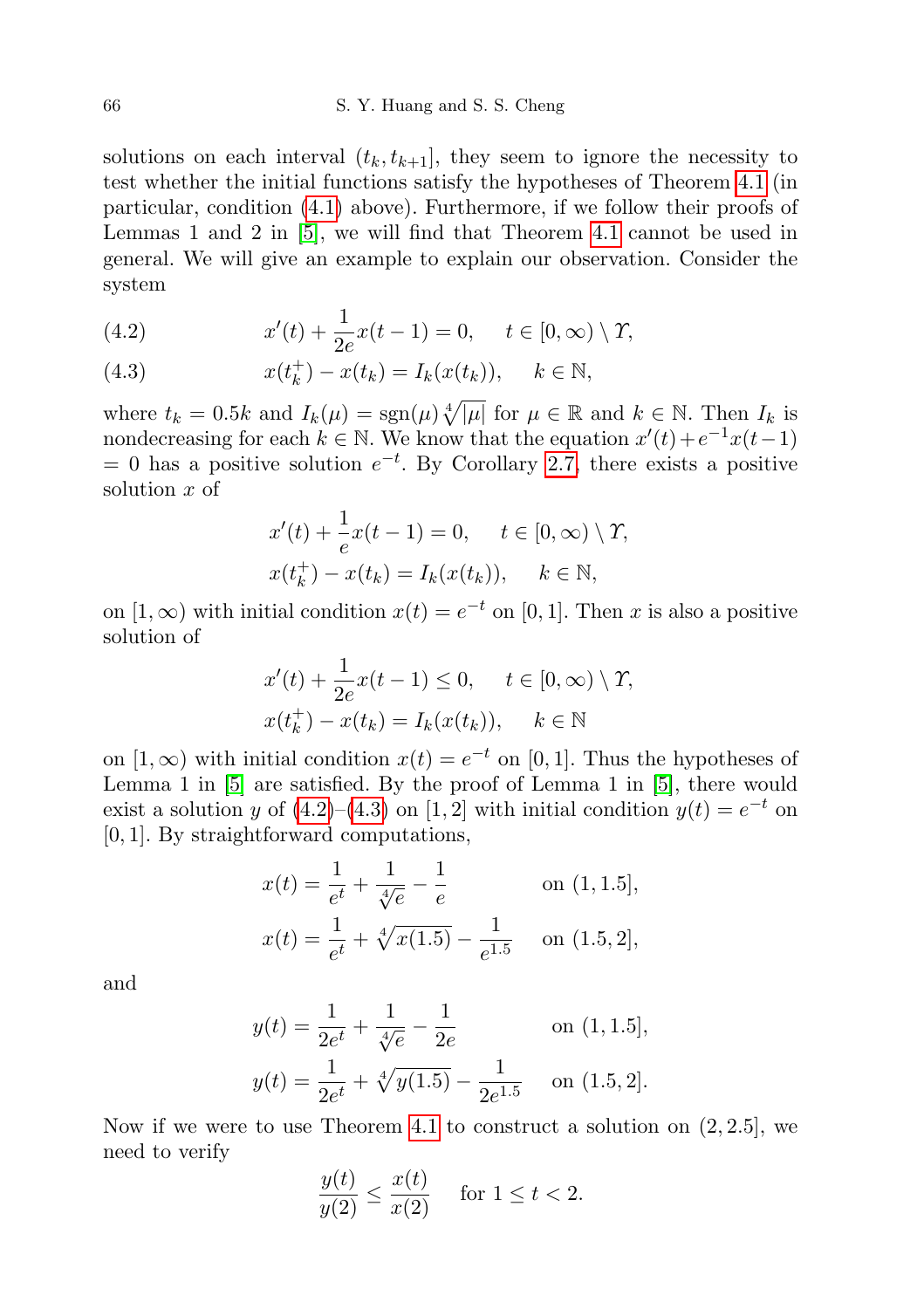But

$$
\frac{y(1.5)}{y(2)} \approx 0.809 \ge 0.788 \approx \frac{x(1.5)}{x(2)},
$$

so the proof of Lemma 1 in [\[5\]](#page-27-6) is incomplete. Similarly, the proof of Lemma 2 in [\[5\]](#page-27-6) is also incomplete.

Although Lemma 1 in [\[5\]](#page-27-6) may still be true under the original hypotheses, our Theorem [2.4](#page-8-0) can be used to obtain the same conclusion if the hypothesis " $I_k$  is nondecreasing" of that lemma is replaced by " $I_k$  satisfies (A4) and

<span id="page-24-0"></span>(4.4) 
$$
\frac{I_k(\mu_2)}{\mu_2} \ge \frac{I_k(\mu_1)}{\mu_1} \quad \text{if } 0 < \mu_1 \le \mu_2
$$

for all  $k \in \mathbb{N}$ ". We may also use our Theorem [2.4](#page-8-0) to verify Lemma 2 in [\[5\]](#page-27-6) under the same hypotheses. Moreover, the hypothesis " $I_k$  is nondecreasing" of Lemma 2 in [\[5\]](#page-27-6) can be replaced by the general condition " $\mu I_k(\mu) > 0$  for  $x \neq 0$ ".

<span id="page-24-1"></span>LEMMA 4.2 (cf.  $[5, Lemma 1]$  $[5, Lemma 1]$ ). Assume that

- (1)  $0 \le t_0 < t_1 < t_2 < \cdots$  are fixed points with  $\lim_{k \to \infty} t_k = \infty$ ;
- (2) for all  $i \in \mathbb{N}_n$ ,  $p_i$  and  $\tau_i$  are continuous functions from  $[t_0, \infty)$  to  $\mathbb{R}^+$ and  $\lim_{t\to\infty} \{t-\tau_i(t)\}=\infty;$
- (3) for all  $k \in \mathbb{N}$ ,  $I_k$  satisfies (A[4\)](#page-24-0) and (4.4) (replacing the condition that  $I_k$  is not decreasing in Lemma 1 of [\[5\]](#page-27-6)).

If the system

(4.5) 
$$
x'(t) + \sum_{i=1}^{n} p_i(t)x(t - \tau_i(t)) \leq 0, \quad t \in [0, \infty) \setminus \Upsilon,
$$

(4.6) 
$$
x(t_k^+) - x(t_k) = I_k(x(t_k)), \quad k \in \mathbb{N},
$$

has an eventually positive solution x, then the systems

(4.7) 
$$
x'(t) + \sum_{i=1}^{n} p_i(t)x(t - \tau_i(t)) = 0, \quad t \in [0, \infty) \setminus \Upsilon,
$$

(4.8) 
$$
x(t_k^+) - x(t_k) = I_k(x(t_k)), \quad k \in \mathbb{N},
$$

and

(4.9) 
$$
x'(t) + \sum_{i=1}^{n} p_i(t)x(t - \tau_i(t)) \ge 0, \quad t \in [0, \infty) \setminus \Upsilon,
$$

(4.10) 
$$
x(t_k^+) - x(t_k) = I_k(x(t_k)), \quad k \in \mathbb{N},
$$

have eventually positive solutions y and z respectively, which satisfy  $z(t) \geq$  $y(t) \geq x(t)$  for all large t.

*Proof.* Let  $p_i(t) = q_i(t), g_i(t) = t - \tau_i(t), F_i(\mu) = f_i(\mu) = \mu$  and  $J_k(\mu) =$  $I_k(\mu)$  where  $t \geq t_0, \mu \in \mathbb{R}, i \in \mathbb{N}_n$  and  $k \in \mathbb{N}$ . Since x is eventually positive,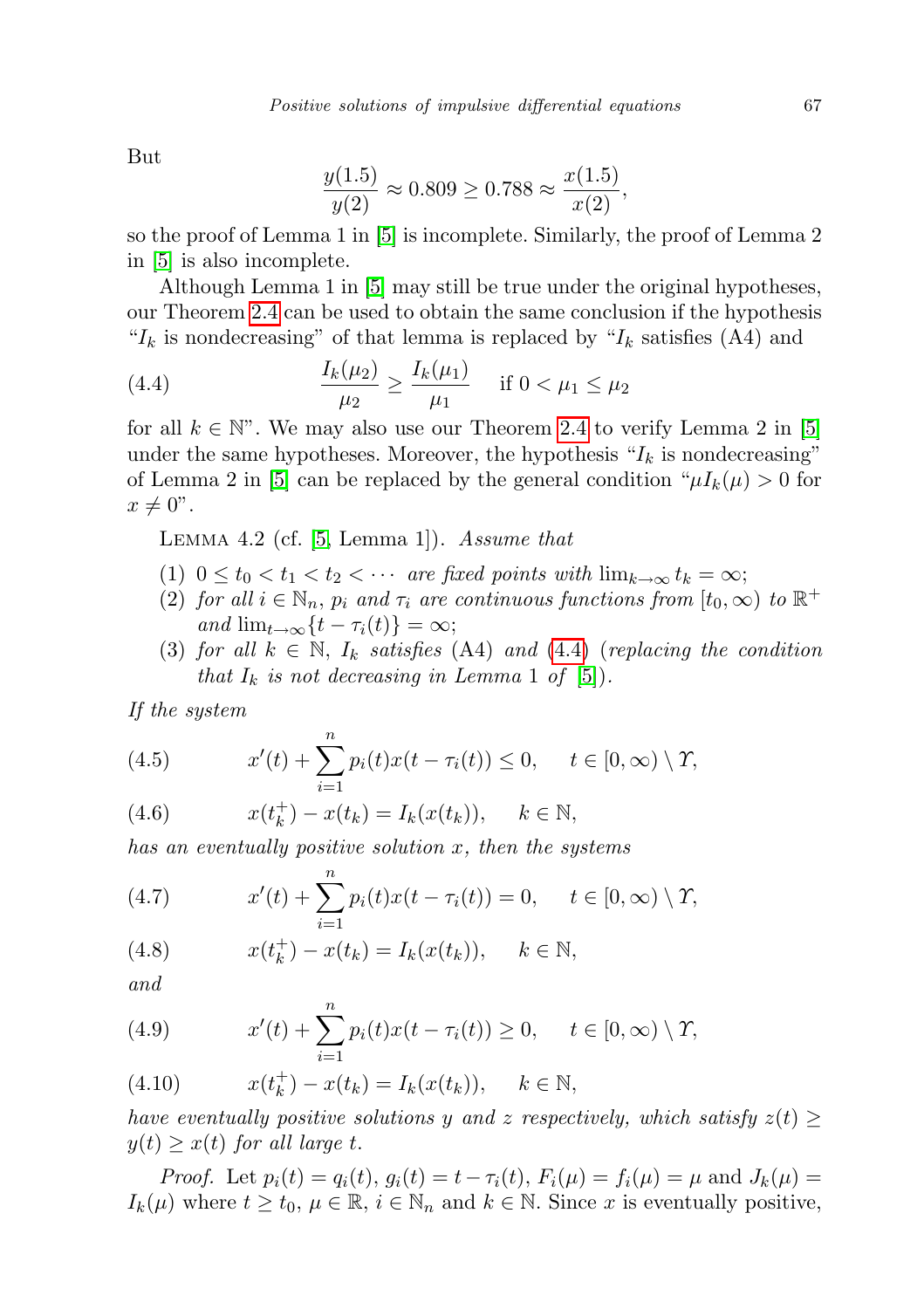there exists  $\sigma > 0$  such that  $x(t) > 0$  for  $t \geq r_{\sigma}$ . Let  $\phi_1(t) = \phi_2(t) = x(t)$ on  $[r_{\sigma}, \sigma]$ . By Theorem [2.4,](#page-8-0) there exists a positive solution y of  $(4.7)$ – $(4.8)$ with initial condition  $y(t) = x(t)$  on  $[r_{\sigma}, \sigma]$ . Let  $z(t) = y(t)$  for  $[r_{\sigma}, \sigma]$ . Then z is a positive solution of  $(4.9)$ – $(4.10)$  with initial condition  $z(t) = x(t)$ on  $[r_{\sigma}, \sigma]$ .

<span id="page-25-0"></span>LEMMA 4.3 (cf.  $[5, Lemma 2]$  $[5, Lemma 2]$ ). Assume that the hypotheses  $(1)$  and  $(2)$  of Lemma [4](#page-24-1).2 hold and that for  $k \in \mathbb{N}$ ,  $\mu I_k(\mu) \geq 0$  on  $\mathbb{R} \setminus \{0\}$  and  $|I_k(\mu)| \leq b_k |\mu|$ on R where  $b_k \geq 0$ . If system  $(4.5)$ – $(4.6)$  has an eventually positive solution x, then the system

$$
x'(t) + \sum_{i=1}^{n} p_i(t)x(t - \tau_i(t)) = 0, \quad t \in [0, \infty) \setminus \Upsilon,
$$
  

$$
x(t_k^+) - x(t_k) = b_k x(t_k), \quad k \in \mathbb{N},
$$

has an eventually positive solution y which satisfies  $y(t) \geq x(t)$  for all large t.

Proof. Let  $p_i(t) = q_i(t), g_i(t) = t - \tau_i(t), F_i(\mu) = f_i(\mu) = \mu, \widetilde{I}_k(\mu) = b_k \mu,$ and  $J_k(\mu) = I_k(\mu)$  where  $t \ge t_0, \mu \in \mathbb{R}, i \in \mathbb{N}_n$  and  $k \in \mathbb{N}$ . Since  $\mu I_k(\mu) \ge 0$ on  $\mathbb{R} \setminus \{0\}$  and  $|I_k(\mu)| \leq b_k|\mu|$  on  $\mathbb{R}$  for each  $k \in \mathbb{N}$ , we see that

$$
I_k(0) = J_k(0) = 0,
$$
  

$$
\mu^2 + \mu \widetilde{I}_k(\mu) = (1 + b_k)\mu^2 > 0,
$$

and

$$
\mu^2 + \mu \widetilde{J}_k(\mu) = \mu^2 + \mu I_k(\mu) > 0
$$

for  $\mu \neq 0$ .

We further note that

$$
\frac{\dot{J}_k(\mu_1)}{\mu_1} = \frac{I_k(\mu_1)}{\mu_1} \le b_k = \frac{\dot{I}_k(\mu_2)}{\mu_2}, \quad 0 < \mu_1 \le \mu_2.
$$

Since  $x(t) > 0$  eventually, there exists  $\sigma > 0$  such that  $x(t) > 0$  for  $t \geq r_{\sigma}$ . By Theorem [2.4,](#page-8-0) there exists a positive solution  $y$  of

$$
x'(t) + \sum_{i=1}^{n} p_i(t)x(t - \tau_i(t)) = 0, \quad t \in [0, \infty) \setminus \Upsilon,
$$
  

$$
x(t_k^+) - x(t_k) = \widetilde{I}_k(x(t_k)), \quad k \in \mathbb{N},
$$

with initial condition  $y(t) = x(t)$  on  $[r_{\sigma}, \sigma]$ , and  $y(t) \geq x(t)$  for  $t \geq r_{\sigma}$ .

We remark that once Lemmas 1 and 2 in [\[5\]](#page-27-6) are replaced by our Lemmas [4.2](#page-24-1) and [4.3,](#page-25-0) the subsequent results in [\[5\]](#page-27-6) with corresponding modifications that employ Lemmas 1 and 2 will be correct. However, in the proof of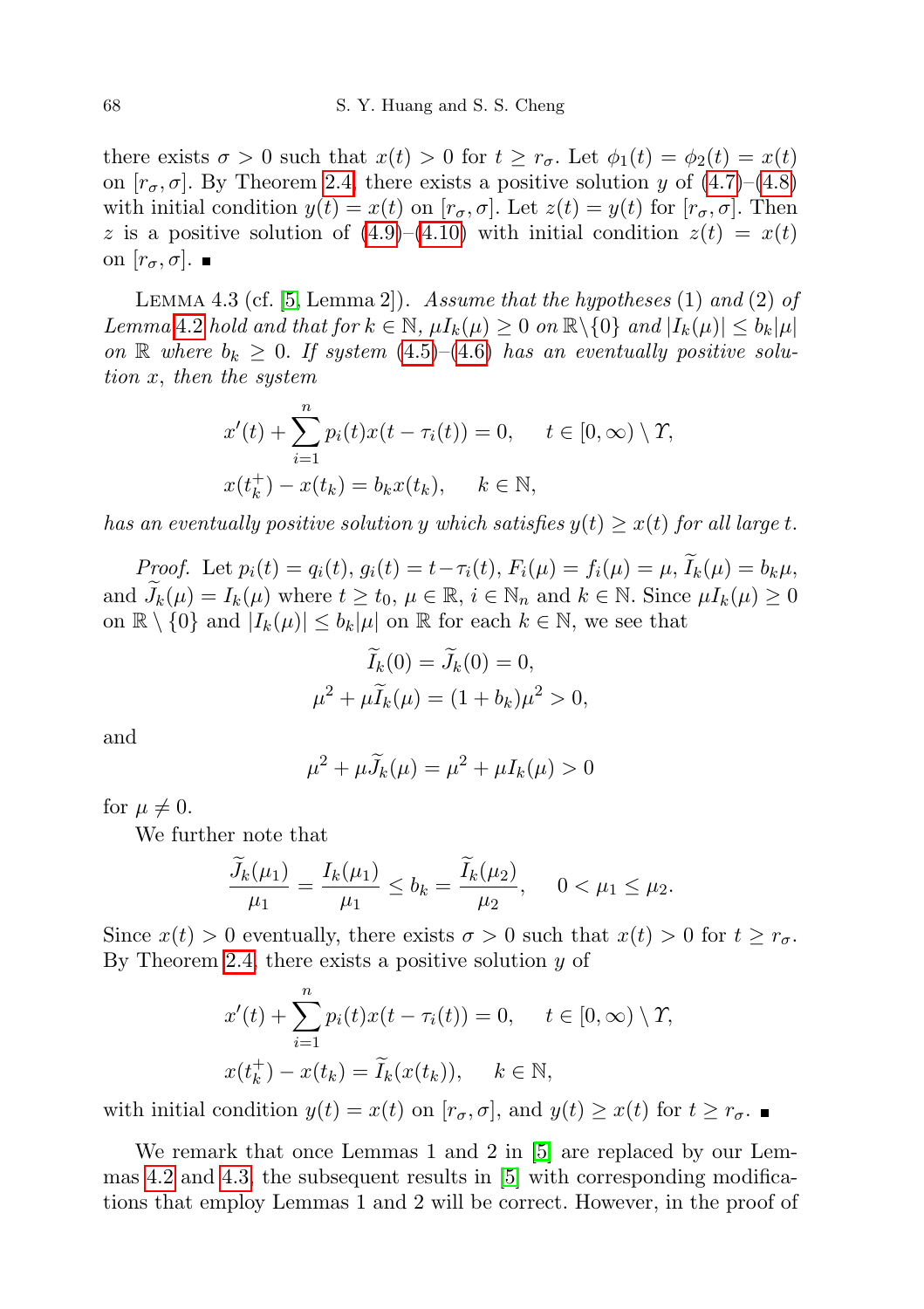Theorem 2 in [\[5\]](#page-27-6) (see lines 5 to 7 on page 1273 of [\[5\]](#page-27-6)), it is stated that

<span id="page-26-1"></span>(4.11) 
$$
x'(t) + \sum_{i=1}^{n} (1 - \varepsilon) p_i(t) \prod_{\sigma \le t_k < t - \tau_i(t)} (1 + b_k)^{-1} x(t - \tau_i(t)) = 0
$$

has an eventually positive solution and hence by Lemma 4 in [\[5\]](#page-27-6),

(4.12) 
$$
x'(t) + \sum_{i=1}^{n} p_i(t) \prod_{\sigma \le t_k < t - \tau_i(t)} (1 + b_k)^{-1} x(t - \tau_i(t)) = 0
$$

has an eventually positive solution. This statement is not justified. Before explaining this, let us state Lemma 4 in [\[5\]](#page-27-6).

<span id="page-26-2"></span>LEMMA 4.4 (see [\[5,](#page-27-6) Lemma 4]). Assume  $p_i$  and  $\tau_i$  are continuous functions from  $[t_0, \infty)$  to  $\mathbb{R}^+$  and  $\lim_{t \to \infty} {t - \tau_i(t)} = \infty$  for all  $i \in \mathbb{N}_n$ . Then the following statements are equivalent.

(i) The equation

$$
x'(t) + \sum_{i=1}^{n} p_i(t)x(t - \tau_i(t)) = 0
$$

has an eventually positive solution.

(ii) There exists  $\varepsilon_0 > 0$  such that for every  $\varepsilon \in [0, \varepsilon_0],$ 

$$
x'(t) + \sum_{i=1}^{n} (1 - \varepsilon) p_i(t) x(t - \tau_i(t)) = 0
$$

has an eventually positive solution.

We note that in the above lemma, the number  $\varepsilon$  may equal zero and the coefficient functions are assumed to be continuous. But in [\(4.11\)](#page-26-1), the number  $\varepsilon$  in [\[5\]](#page-27-6) is required to be nonzero and the functions

$$
p_i(t) \prod_{\sigma \le t_k < t - \tau_i(t)} (1 + b_k)^{-1}, \quad i \in \mathbb{N}_n,
$$

are not continuous. So Lemma [4.4](#page-26-2) cannot be applied. However,  $p_i$  and  $\tau_i$ satisfy the hypotheses of our Theorem [2.9,](#page-16-1) and so it can be applied to yield the correct result. More specifically, if the notation  $\mathbb{R}^+$  in [\[5\]](#page-27-6) denotes the interval  $(0, \infty)$  (not  $[0, \infty)$ ), then the hypotheses of Theorem [2.9](#page-16-1) hold and thus this problem is solved.

## References

<span id="page-26-0"></span>[\[1\]](http://dx.doi.org/10.1216/rmjm/1181071857) D. D. Bainov and M. B. Dimitrova, Oscillatory properties of the solutions of impulsive differential equations with a deviating argument and nonconstant coefficients, Rocky Mountain J. Math. 27 (1997), 1027–1040.